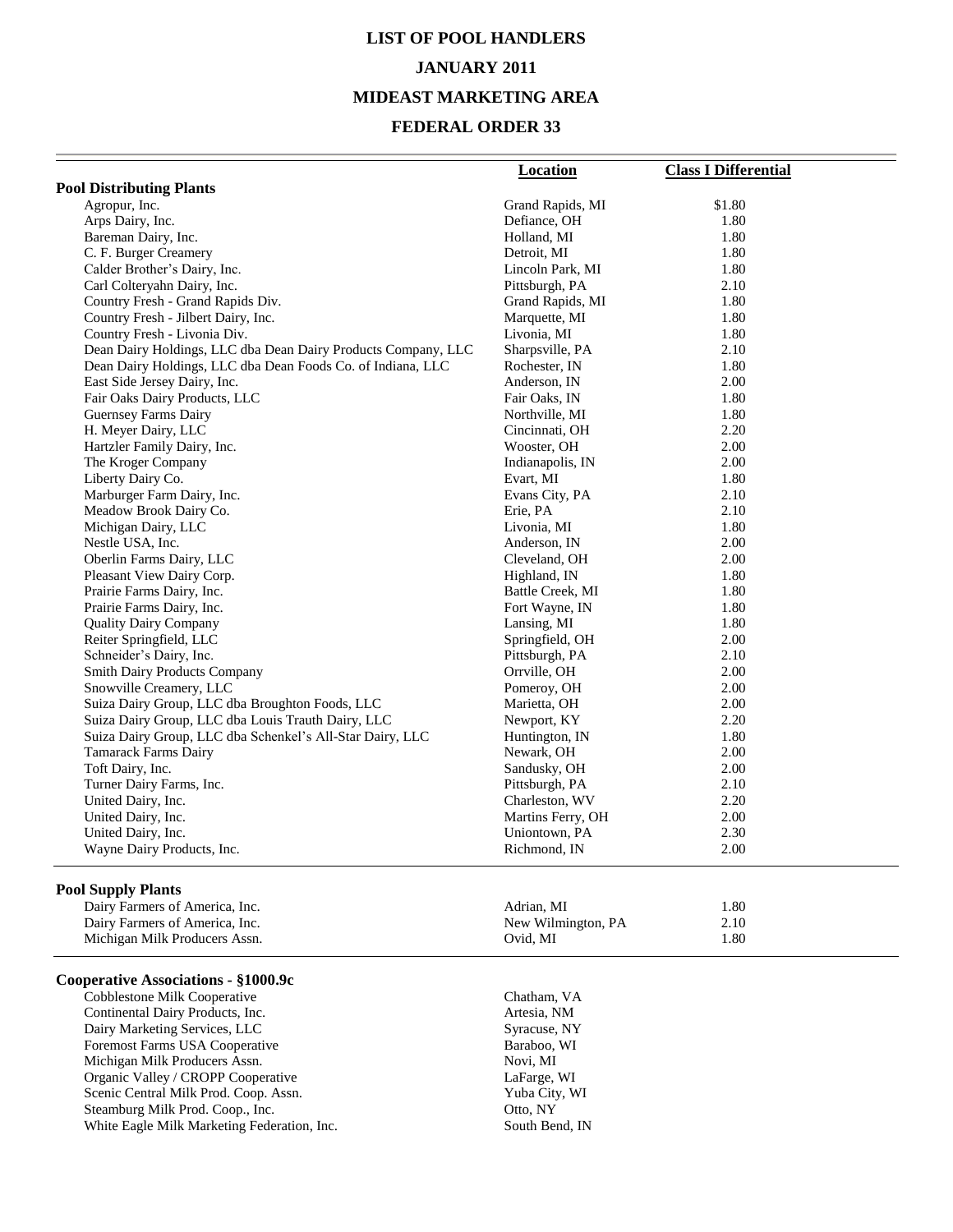# **LIST OF POOL HANDLERS FEBRUARY 2011 MIDEAST MARKETING AREA**

#### **FEDERAL ORDER 33**

|                                                               | <b>Location</b>    | <b>Class I Differential</b> |
|---------------------------------------------------------------|--------------------|-----------------------------|
| <b>Pool Distributing Plants</b>                               |                    |                             |
| Agropur, Inc.                                                 | Grand Rapids, MI   | \$1.80                      |
| Arps Dairy, Inc.                                              | Defiance, OH       | 1.80                        |
| Bareman Dairy, Inc.                                           | Holland, MI        | 1.80                        |
| C. F. Burger Creamery                                         | Detroit, MI        | 1.80                        |
| Calder Brother's Dairy, Inc.                                  | Lincoln Park, MI   | 1.80                        |
| Carl Colteryahn Dairy, Inc.                                   | Pittsburgh, PA     | 2.10                        |
| Country Fresh - Grand Rapids Div.                             | Grand Rapids, MI   | 1.80                        |
| Country Fresh - Jilbert Dairy, Inc.                           | Marquette, MI      | 1.80                        |
| Country Fresh - Livonia Div.                                  | Livonia, MI        | 1.80                        |
| Dean Dairy Holdings, LLC dba Dean Dairy Products Company, LLC | Sharpsville, PA    | 2.10                        |
| Dean Dairy Holdings, LLC dba Dean Foods Co. of Indiana, LLC   | Rochester, IN      | 1.80                        |
| East Side Jersey Dairy, Inc.                                  | Anderson, IN       | 2.00                        |
| Fair Oaks Dairy Products, LLC                                 | Fair Oaks, IN      | 1.80                        |
| Guernsey Farms Dairy                                          | Northville, MI     | 1.80                        |
| H. Meyer Dairy, LLC                                           | Cincinnati, OH     | 2.20                        |
| Hartzler Family Dairy, Inc.                                   | Wooster, OH        | 2.00                        |
| The Kroger Company                                            | Indianapolis, IN   | 2.00                        |
| Liberty Dairy Co.                                             | Evart, MI          | 1.80                        |
| Marburger Farm Dairy, Inc.                                    | Evans City, PA     | 2.10                        |
| Meadow Brook Dairy Co.                                        | Erie, PA           | 2.10                        |
| Michigan Dairy, LLC                                           | Livonia, MI        | 1.80                        |
| Nestle USA, Inc.                                              | Anderson, IN       | 2.00                        |
| Oberlin Farms Dairy, LLC                                      | Cleveland, OH      | 2.00                        |
| Pleasant View Dairy Corp.                                     | Highland, IN       | 1.80                        |
| Prairie Farms Dairy, Inc.                                     | Battle Creek, MI   | 1.80                        |
| Prairie Farms Dairy, Inc.                                     | Fort Wayne, IN     | 1.80                        |
| <b>Quality Dairy Company</b>                                  | Lansing, MI        | 1.80                        |
| Reiter Springfield, LLC                                       | Springfield, OH    | 2.00                        |
| Schneider's Dairy, Inc.                                       | Pittsburgh, PA     | 2.10                        |
| <b>Smith Dairy Products Company</b>                           | Orrville, OH       | 2.00                        |
| Snowville Creamery, LLC                                       | Pomeroy, OH        | 2.00                        |
| Suiza Dairy Group, LLC dba Broughton Foods, LLC               | Marietta, OH       | 2.00                        |
| Suiza Dairy Group, LLC dba Louis Trauth Dairy, LLC            | Newport, KY        | 2.20                        |
| Suiza Dairy Group, LLC dba Schenkel's All-Star Dairy, LLC     | Huntington, IN     | 1.80                        |
| <b>Tamarack Farms Dairy</b>                                   | Newark, OH         | 2.00                        |
| Toft Dairy, Inc.                                              | Sandusky, OH       | 2.00                        |
| Turner Dairy Farms, Inc.                                      | Pittsburgh, PA     | 2.10                        |
| United Dairy, Inc.                                            | Charleston, WV     | 2.20                        |
| United Dairy, Inc.                                            | Martins Ferry, OH  | 2.00                        |
| United Dairy, Inc.                                            | Uniontown, PA      | 2.30                        |
| Wayne Dairy Products, Inc.                                    | Richmond, IN       | 2.00                        |
|                                                               |                    |                             |
| <b>Pool Supply Plants</b><br>Dairy Farmers of America, Inc.   |                    |                             |
|                                                               | Adrian, MI         | 1.80                        |
| Dairy Farmers of America, Inc.                                | New Wilmington, PA | 2.10                        |
| Michigan Milk Producers Assn.                                 | Constantine, MI    | 1.80                        |
| Michigan Milk Producers Assn.                                 | Ovid, MI           | 1.80                        |
| Cooperative Associations - §1000.9c                           |                    |                             |
| Cobblestone Milk Cooperative                                  | Chatham, VA        |                             |
| Continental Dairy Products, Inc.                              | Artesia, NM        |                             |
| Dairy Marketing Services, LLC                                 | Syracuse, NY       |                             |
| Eoremost Farms IISA Cooperative                               | Barahoo WI         |                             |

Foremost Farms USA Cooperative and the control of the Baraboo, WI<br>
Michigan Milk Producers Assn. Show and the Baraboo, WI Michigan Milk Producers Assn. Organic Valley / CROPP Cooperative LaFarge, WI Scenic Central Milk Prod. Coop. Assn. Yuba City, Yuba City, Steamburg Milk Prod. Coop., Inc. 0tto, NY Steamburg Milk Prod. Coop., Inc. 6. Otto, NY<br>
White Eagle Milk Marketing Federation, Inc. 6. South Bend, IN White Eagle Milk Marketing Federation, Inc.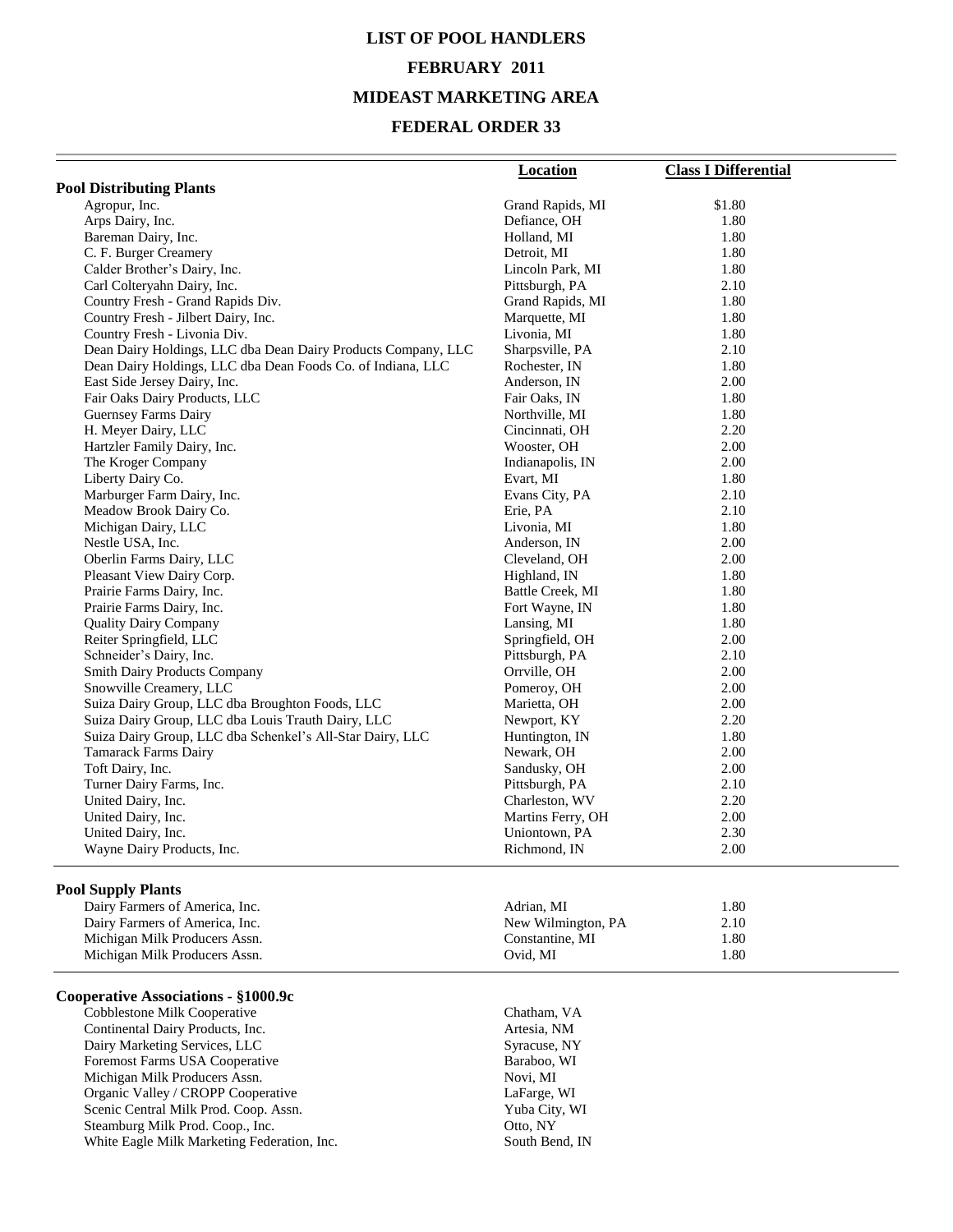## **LIST OF POOL HANDLERS MARCH 2011 MIDEAST MARKETING AREA**

#### **FEDERAL ORDER 33**

|                                                               | Location          | <b>Class I Differential</b> |
|---------------------------------------------------------------|-------------------|-----------------------------|
| <b>Pool Distributing Plants</b>                               |                   |                             |
| Agropur, Inc.                                                 | Grand Rapids, MI  | \$1.80                      |
| Arps Dairy, Inc.                                              | Defiance, OH      | 1.80                        |
| Bareman Dairy, Inc.                                           | Holland, MI       | 1.80                        |
| Calder Brother's Dairy, Inc.                                  | Lincoln Park, MI  | 1.80                        |
| Carl Colteryahn Dairy, Inc.                                   | Pittsburgh, PA    | 2.10                        |
| Country Fresh - Grand Rapids Div.                             | Grand Rapids, MI  | 1.80                        |
| Country Fresh - Jilbert Dairy, Inc.                           | Marquette, MI     | 1.80                        |
| Country Fresh - Livonia Div.                                  | Livonia, MI       | 1.80                        |
| Dean Dairy Holdings, LLC dba Dean Dairy Products Company, LLC | Sharpsville, PA   | 2.10                        |
| Dean Dairy Holdings, LLC dba Dean Foods Co. of Indiana, LLC   | Rochester, IN     | 1.80                        |
| East Side Jersey Dairy, Inc.                                  | Anderson, IN      | 2.00                        |
| Fair Oaks Dairy Products, LLC                                 | Fair Oaks, IN     | 1.80                        |
| <b>Guernsey Farms Dairy</b>                                   | Northville, MI    | 1.80                        |
| H. Meyer Dairy, LLC                                           | Cincinnati, OH    | 2.20                        |
| Hartzler Family Dairy, Inc.                                   | Wooster, OH       | 2.00                        |
| The Kroger Company                                            | Indianapolis, IN  | 2.00                        |
| Liberty Dairy Co.                                             | Evart, MI         | 1.80                        |
| Marburger Farm Dairy, Inc.                                    | Evans City, PA    | 2.10                        |
| Meadow Brook Dairy Co.                                        | Erie, PA          | 2.10                        |
| Michigan Dairy, LLC                                           | Livonia, MI       | 1.80                        |
| Nestle USA, Inc.                                              | Anderson, IN      | 2.00                        |
| Oberlin Farms Dairy, LLC                                      | Cleveland, OH     | 2.00                        |
| Pleasant View Dairy Corp.                                     | Highland, IN      | 1.80                        |
| Prairie Farms Dairy, Inc.                                     | Battle Creek, MI  | 1.80                        |
| Prairie Farms Dairy, Inc.                                     | Fort Wayne, IN    | 1.80                        |
| <b>Quality Dairy Company</b>                                  | Lansing, MI       | 1.80                        |
| Reiter Springfield, LLC                                       | Springfield, OH   | 2.00                        |
| Schneider's Dairy, Inc.                                       | Pittsburgh, PA    | 2.10                        |
| <b>Smith Dairy Products Company</b>                           | Orrville, OH      | 2.00                        |
| Snowville Creamery, LLC                                       | Pomeroy, OH       | 2.00                        |
| Suiza Dairy Group, LLC dba Broughton Foods, LLC               | Marietta, OH      | 2.00                        |
| Suiza Dairy Group, LLC dba Louis Trauth Dairy, LLC            | Newport, KY       | 2.20                        |
| Suiza Dairy Group, LLC dba Schenkel's All-Star Dairy, LLC     | Huntington, IN    | 1.80                        |
| <b>Tamarack Farms Dairy</b>                                   | Newark, OH        | 2.00                        |
| Toft Dairy, Inc.                                              | Sandusky, OH      | 2.00                        |
| Turner Dairy Farms, Inc.                                      | Pittsburgh, PA    | 2.10                        |
| United Dairy, Inc.                                            | Charleston, WV    | 2.20                        |
| United Dairy, Inc.                                            | Martins Ferry, OH | 2.00                        |
| United Dairy, Inc.                                            | Uniontown, PA     | 2.30                        |
| Wayne Dairy Products, Inc.                                    | Richmond, IN      | 2.00                        |

#### **Pool Supply Plants**

| Dairy Farmers of America, Inc. | Adrian, MI         | 1.80 |
|--------------------------------|--------------------|------|
| Dairy Farmers of America, Inc. | Goshen. IN         | 1.80 |
| Dairy Farmers of America, Inc. | New Wilmington, PA | 2.10 |
| <b>Foremost Farms USA</b>      | Preston, MN        | 1.70 |
| Michigan Milk Producers Assn.  | Constantine, MI    | 1.80 |
| Michigan Milk Producers Assn.  | Ovid. MI           | 1.80 |
|                                |                    |      |

#### **Cooperative Associations - §1000.9c**

Cobblestone Milk Cooperative Chatham, VA<br>
Continental Dairy Products, Inc. Artesia, NM Continental Dairy Products, Inc.<br>
Dairy Marketing Services, LLC<br>
Syracuse, NY Dairy Marketing Services, LLC<br>
Foremost Farms USA Cooperative<br>
Baraboo, WI Foremost Farms USA Cooperative Michigan Milk Producers Assn. Novi, MI Organic Valley / CROPP Cooperative LaFarge, WI Scenic Central Milk Prod. Coop. Assn. Yuba City, WI Steamburg Milk Prod. Coop., Inc. Coop., Communication of the Coop., Otto, NY White Eagle Milk Marketing Federation, Inc. South Bend, IN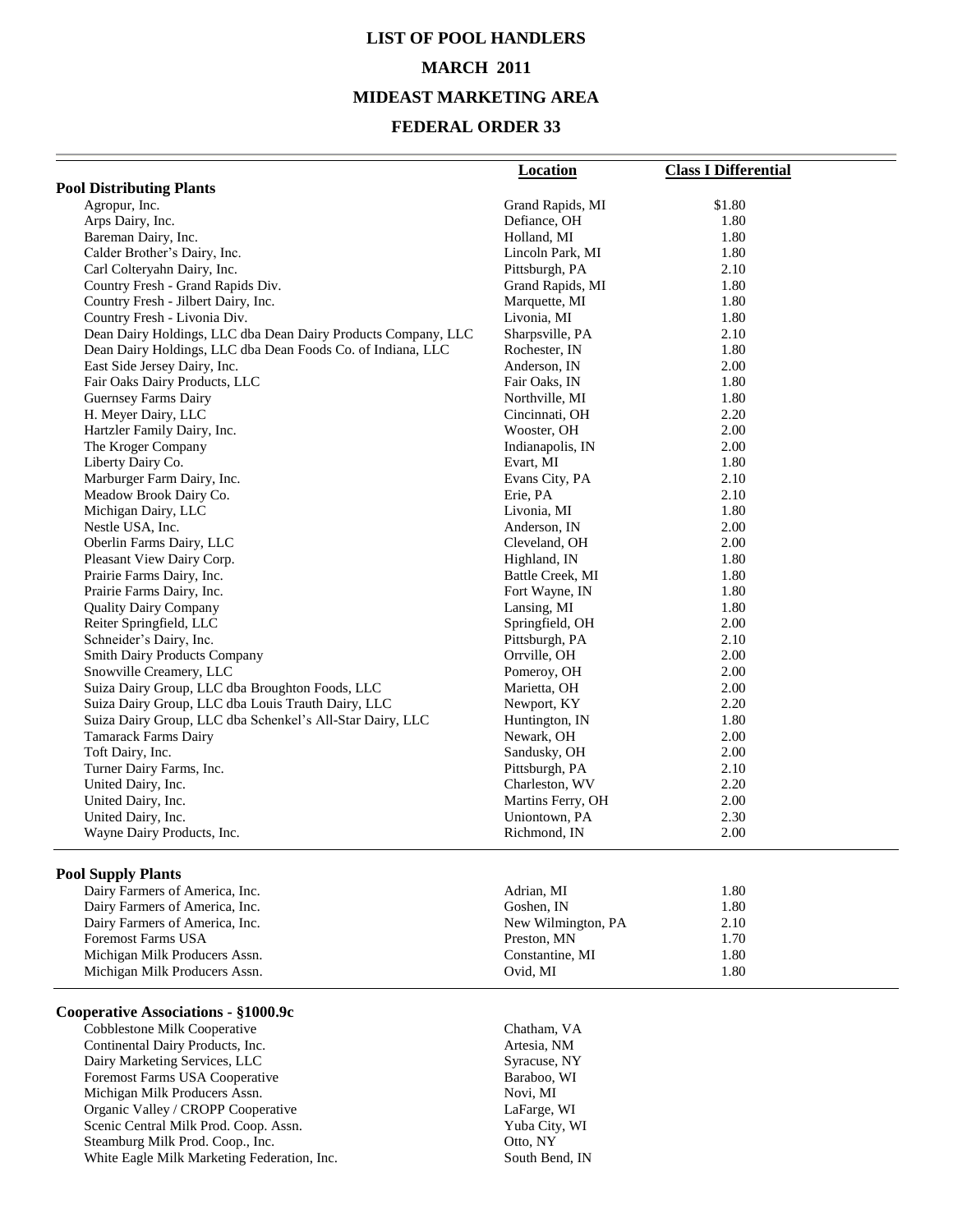## **LIST OF POOL HANDLERS APRIL 2011 MIDEAST MARKETING AREA**

#### **FEDERAL ORDER 33**

|                                                                                          | Location                     | <b>Class I Differential</b> |
|------------------------------------------------------------------------------------------|------------------------------|-----------------------------|
| <b>Pool Distributing Plants</b>                                                          |                              |                             |
| Agropur, Inc.                                                                            | Grand Rapids, MI             | \$1.80                      |
| Arps Dairy, Inc.                                                                         | Defiance, OH                 | 1.80                        |
| Bareman Dairy, Inc.                                                                      | Holland, MI                  | 1.80                        |
| C.F. Burger Creamery                                                                     | Detroit, MI                  | 1.80                        |
| Calder Brother's Dairy, Inc.                                                             | Lincoln Park, MI             | 1.80                        |
| Carl Colteryahn Dairy, Inc.                                                              | Pittsburgh, PA               | 2.10                        |
| Country Fresh - Grand Rapids Div.                                                        | Grand Rapids, MI             | 1.80                        |
| Country Fresh - Jilbert Dairy, Inc.                                                      | Marquette, MI                | 1.80                        |
| Country Fresh - Livonia Div.                                                             | Livonia, MI                  | 1.80                        |
| Dean Dairy Holdings, LLC dba Dean Dairy Products Company, LLC                            | Sharpsville, PA              | 2.10                        |
| Dean Dairy Holdings, LLC dba Dean Foods Co. of Indiana, LLC                              | Rochester, IN                | 1.80                        |
| East Side Jersey Dairy, Inc.                                                             | Anderson, IN                 | 2.00                        |
| Fair Oaks Dairy Products, LLC                                                            | Fair Oaks, IN                | 1.80                        |
| Guernsey Farms Dairy                                                                     | Northville, MI               | 1.80                        |
| H. Meyer Dairy, LLC                                                                      | Cincinnati, OH               | 2.20                        |
| Hartzler Family Dairy, Inc.                                                              | Wooster, OH                  | 2.00                        |
| The Kroger Company                                                                       | Indianapolis, IN             | 2.00                        |
| Liberty Dairy Co.                                                                        | Evart, MI                    | 1.80                        |
| Marburger Farm Dairy, Inc.                                                               | Evans City, PA               | 2.10                        |
| Meadow Brook Dairy Co.                                                                   | Erie, PA                     | 2.10                        |
| Michigan Dairy, LLC                                                                      | Livonia, MI                  | 1.80                        |
| Nestle USA, Inc.                                                                         | Anderson, IN                 | 2.00                        |
| Oberlin Farms Dairy, LLC                                                                 | Cleveland, OH                | 2.00                        |
| Pleasant View Dairy Corp.                                                                | Highland, IN                 | 1.80                        |
| Prairie Farms Dairy, Inc.                                                                | Battle Creek, MI             | 1.80                        |
| Prairie Farms Dairy, Inc.                                                                | Fort Wayne, IN               | 1.80                        |
| <b>Quality Dairy Company</b>                                                             | Lansing, MI                  | 1.80                        |
| Reiter Springfield, LLC                                                                  | Springfield, OH              | 2.00                        |
| Schneider's Dairy, Inc.                                                                  | Pittsburgh, PA               | 2.10                        |
| <b>Smith Dairy Products Company</b>                                                      | Orrville, OH                 | 2.00                        |
| Snowville Creamery, LLC                                                                  | Pomeroy, OH                  | 2.00                        |
| Suiza Dairy Group, LLC dba Broughton Foods, LLC                                          | Marietta, OH                 | 2.00                        |
| Suiza Dairy Group, LLC dba Louis Trauth Dairy, LLC                                       | Newport, KY                  | 2.20                        |
| Suiza Dairy Group, LLC dba Schenkel's All-Star Dairy, LLC<br><b>Tamarack Farms Dairy</b> | Huntington, IN<br>Newark, OH | 1.80<br>2.00                |
| Toft Dairy, Inc.                                                                         | Sandusky, OH                 | 2.00                        |
| Turner Dairy Farms, Inc.                                                                 | Pittsburgh, PA               | 2.10                        |
| United Dairy, Inc.                                                                       | Charleston, WV               | 2.20                        |
| United Dairy, Inc.                                                                       | Martins Ferry, OH            | 2.00                        |
| United Dairy, Inc.                                                                       | Uniontown, PA                | 2.30                        |
| Wayne Dairy Products, Inc.                                                               | Richmond, IN                 | 2.00                        |
|                                                                                          |                              |                             |
| <b>Pool Supply Plants</b>                                                                |                              |                             |
| Dairy Farmers of America, Inc.                                                           | Adrian, MI                   | 1.80                        |
| Dairy Farmers of America, Inc.                                                           | New Wilmington, PA           | 2.10                        |
| Michigan Milk Producers Assn.                                                            | Constantine, MI              | 1.80                        |
| Michigan Milk Producers Assn.                                                            | Ovid, MI                     | 1.80                        |
| Cooperative Associations - §1000.9c                                                      |                              |                             |
| Cobblestone Milk Cooperative                                                             | Chatham, VA                  |                             |
| Continental Dairy Products, Inc.                                                         | Artesia, NM                  |                             |

Dairy Marketing Services, LLC<br>
Foremost Farms USA Cooperative The Syracuse, NY<br>
Baraboo, WI Foremost Farms USA Cooperative Baraboo, Baraboo, Nichigan Milk Producers Assn. Novi, MI Michigan Milk Producers Assn. Scenic Central Milk Prod. Coop. Assn. Yuba City, WI Steamburg Milk Prod. Coop., Inc. 0tto, NY White Eagle Milk Marketing Federation, Inc. South Bend, IN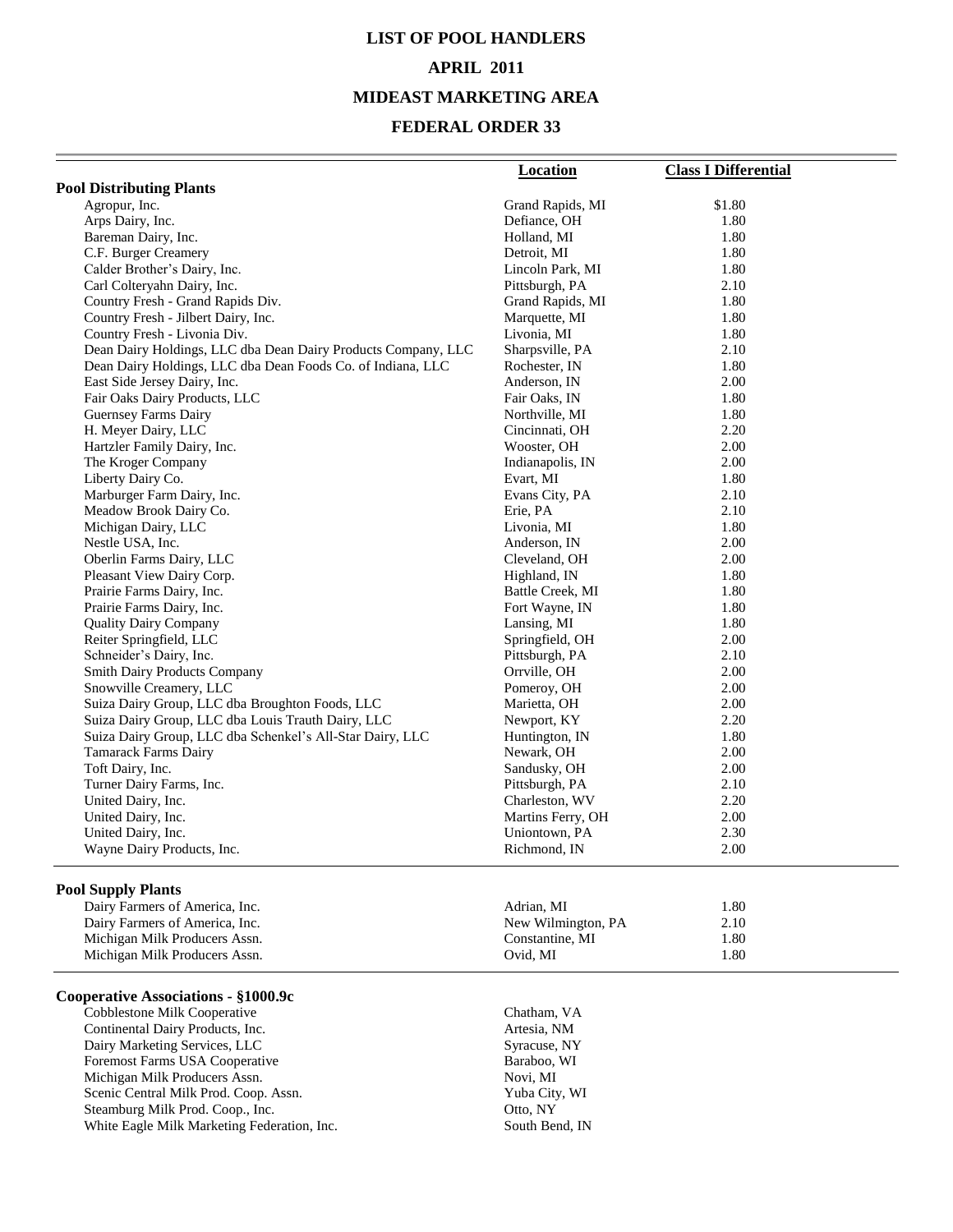## **LIST OF POOL HANDLERS MAY 2011 MIDEAST MARKETING AREA**

#### **FEDERAL ORDER 33**

|                                                               | <b>Location</b>   | <b>Class I Differential</b> |
|---------------------------------------------------------------|-------------------|-----------------------------|
| <b>Pool Distributing Plants</b>                               |                   |                             |
| Agropur, Inc.                                                 | Grand Rapids, MI  | \$1.80                      |
| Arps Dairy, Inc.                                              | Defiance, OH      | 1.80                        |
| Bareman Dairy, Inc.                                           | Holland, MI       | 1.80                        |
| Calder Brother's Dairy, Inc.                                  | Lincoln Park, MI  | 1.80                        |
| Carl Colteryahn Dairy, Inc.                                   | Pittsburgh, PA    | 2.10                        |
| Country Fresh - Grand Rapids Div.                             | Grand Rapids, MI  | 1.80                        |
| Country Fresh - Jilbert Dairy, Inc.                           | Marquette, MI     | 1.80                        |
| Country Fresh - Livonia Div.                                  | Livonia, MI       | 1.80                        |
| Dean Dairy Holdings, LLC dba Dean Dairy Products Company, LLC | Sharpsville, PA   | 2.10                        |
| Dean Dairy Holdings, LLC dba Dean Foods Co. of Indiana, LLC   | Rochester, IN     | 1.80                        |
| East Side Jersey Dairy, Inc.                                  | Anderson, IN      | 2.00                        |
| Fair Oaks Dairy Products, LLC                                 | Fair Oaks, IN     | 1.80                        |
| Guernsey Farms Dairy                                          | Northville, MI    | 1.80                        |
| H. Meyer Dairy, LLC                                           | Cincinnati, OH    | 2.20                        |
| The Kroger Company                                            | Indianapolis, IN  | 2.00                        |
| Liberty Dairy Co.                                             | Evart, MI         | 1.80                        |
| Marburger Farm Dairy, Inc.                                    | Evans City, PA    | 2.10                        |
| Meadow Brook Dairy Co.                                        | Erie, PA          | 2.10                        |
| Michigan Dairy, LLC                                           | Livonia, MI       | 1.80                        |
| Nestle USA, Inc.                                              | Anderson, IN      | 2.00                        |
| Oberlin Farms Dairy, LLC                                      | Cleveland, OH     | 2.00                        |
| Pleasant View Dairy Corp.                                     | Highland, IN      | 1.80                        |
| Prairie Farms Dairy, Inc.                                     | Battle Creek, MI  | 1.80                        |
| Prairie Farms Dairy, Inc.                                     | Fort Wayne, IN    | 1.80                        |
| <b>Quality Dairy Company</b>                                  | Lansing, MI       | 1.80                        |
| Reiter Springfield, LLC                                       | Springfield, OH   | 2.00                        |
| Schneider's Dairy, Inc.                                       | Pittsburgh, PA    | 2.10                        |
| Smith Dairy Products Company                                  | Orrville, OH      | 2.00                        |
| Snowville Creamery, LLC                                       | Pomeroy, OH       | 2.00                        |
| Suiza Dairy Group, LLC dba Broughton Foods, LLC               | Marietta, OH      | 2.00                        |
| Suiza Dairy Group, LLC dba Louis Trauth Dairy, LLC            | Newport, KY       | 2.20                        |
| Suiza Dairy Group, LLC dba Schenkel's All-Star Dairy, LLC     | Huntington, IN    | 1.80                        |
| <b>Tamarack Farms Dairy</b>                                   | Newark, OH        | 2.00                        |
| Toft Dairy, Inc.                                              | Sandusky, OH      | 2.00                        |
| Turner Dairy Farms, Inc.                                      | Pittsburgh, PA    | 2.10                        |
| United Dairy, Inc.                                            | Charleston, WV    | 2.20                        |
| United Dairy, Inc.                                            | Martins Ferry, OH | 2.00                        |
| United Dairy, Inc.                                            | Uniontown, PA     | 2.30                        |
| Wayne Dairy Products, Inc.                                    | Richmond, IN      | 2.00                        |
| <b>Pool Supply Plants</b>                                     |                   |                             |
| Dairy Farmers of America, Inc.                                | Adrian, MI        | 1.80                        |

Dairy Farmers of America, Inc.

#### **Cooperative Associations - §1000.9c**

Cobblestone Milk Cooperative Chatham, VA Continental Dairy Products, Inc. Artesia, NM Dairy Marketing Services, LLC<br>
Foremost Farms USA Cooperative<br>
Baraboo, WI Foremost Farms USA Cooperative Baraboo, W. Naryland & Virginia Milk Prod. Coop. Assn. Reston, VA Maryland & Virginia Milk Prod. Coop. Assn. <br>
Michigan Milk Producers Assn. <br>
Novi, MI Michigan Milk Producers Assn.<br>
Scenic Central Milk Prod. Coop. Assn.<br>
Yuba City, WI Scenic Central Milk Prod. Coop. Assn. Yuba City, Yuba City, Steamburg Milk Prod. Coop., Inc. Otto, NY Steamburg Milk Prod. Coop., Inc. 6. Otto, NY<br>
White Eagle Milk Marketing Federation, Inc. 6. South Bend, IN White Eagle Milk Marketing Federation, Inc.

| Adrian, MI         | 1.80 |
|--------------------|------|
| New Wilmington, PA | 2.10 |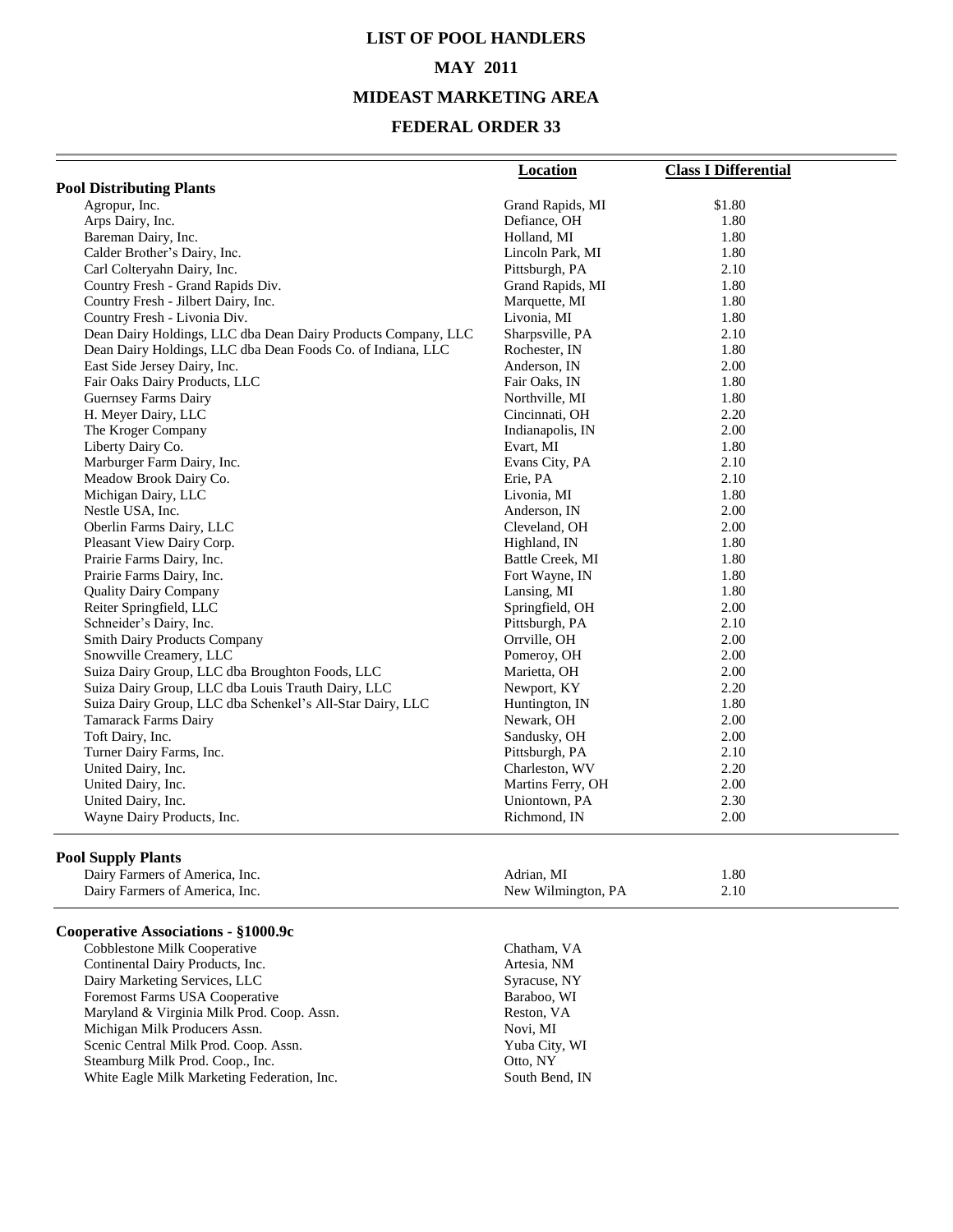### **LIST OF POOL HANDLERS JUNE 2011**

#### **MIDEAST MARKETING AREA**

#### **FEDERAL ORDER 33**

|                                                               | Location          | <b>Class I Differential</b> |
|---------------------------------------------------------------|-------------------|-----------------------------|
| <b>Pool Distributing Plants</b>                               |                   |                             |
| Agropur, Inc.                                                 | Grand Rapids, MI  | \$1.80                      |
| Arps Dairy, Inc.                                              | Defiance, OH      | 1.80                        |
| Bareman Dairy, Inc.                                           | Holland, MI       | 1.80                        |
| Calder Brother's Dairy, Inc.                                  | Lincoln Park, MI  | 1.80                        |
| Carl Colteryahn Dairy, Inc.                                   | Pittsburgh, PA    | 2.10                        |
| Country Fresh - Grand Rapids Div.                             | Grand Rapids, MI  | 1.80                        |
| Country Fresh - Jilbert Dairy, Inc.                           | Marquette, MI     | 1.80                        |
| Country Fresh - Livonia Div.                                  | Livonia, MI       | 1.80                        |
| Dean Dairy Holdings, LLC dba Dean Dairy Products Company, LLC | Sharpsville, PA   | 2.10                        |
| Dean Dairy Holdings, LLC dba Dean Foods Co. of Indiana, LLC   | Rochester, IN     | 1.80                        |
| East Side Jersey Dairy, Inc.                                  | Anderson, IN      | 2.00                        |
| Fair Oaks Dairy Products, LLC                                 | Fair Oaks, IN     | 1.80                        |
| Guernsey Farms Dairy                                          | Northville, MI    | 1.80                        |
| H. Meyer Dairy, LLC                                           | Cincinnati, OH    | 2.20                        |
| The Kroger Company                                            | Indianapolis, IN  | 2.00                        |
| Liberty Dairy Co.                                             | Evart, MI         | 1.80                        |
| Marburger Farm Dairy, Inc.                                    | Evans City, PA    | 2.10                        |
| Meadow Brook Dairy Co.                                        | Erie, PA          | 2.10                        |
| Michigan Dairy, LLC                                           | Livonia, MI       | 1.80                        |
| Nestle USA, Inc.                                              | Anderson, IN      | 2.00                        |
| Oberlin Farms Dairy, LLC                                      | Cleveland, OH     | 2.00                        |
| Pleasant View Dairy Corp.                                     | Highland, IN      | 1.80                        |
| Prairie Farms Dairy, Inc.                                     | Battle Creek, MI  | 1.80                        |
| Prairie Farms Dairy, Inc.                                     | Fort Wayne, IN    | 1.80                        |
| <b>Quality Dairy Company</b>                                  | Lansing, MI       | 1.80                        |
| Reiter Springfield, LLC                                       | Springfield, OH   | 2.00                        |
| Schneider's Dairy, Inc.                                       | Pittsburgh, PA    | 2.10                        |
| Smith Dairy Products Company                                  | Orrville, OH      | 2.00                        |
| Snowville Creamery, LLC                                       | Pomeroy, OH       | 2.00                        |
| Suiza Dairy Group, LLC dba Broughton Foods, LLC               | Marietta, OH      | 2.00                        |
| Suiza Dairy Group, LLC dba Louis Trauth Dairy, LLC            | Newport, KY       | 2.20                        |
| Suiza Dairy Group, LLC dba Schenkel's All-Star Dairy, LLC     | Huntington, IN    | 1.80                        |
| <b>Tamarack Farms Dairy</b>                                   | Newark, OH        | 2.00                        |
| Toft Dairy, Inc.                                              | Sandusky, OH      | 2.00                        |
| Turner Dairy Farms, Inc.                                      | Pittsburgh, PA    | 2.10                        |
| United Dairy, Inc.                                            | Charleston, WV    | 2.20                        |
| United Dairy, Inc.                                            | Martins Ferry, OH | 2.00                        |
| United Dairy, Inc.                                            | Uniontown, PA     | 2.30                        |
| Wayne Dairy Products, Inc.                                    | Richmond, IN      | 2.00                        |
|                                                               |                   |                             |

#### **Pool Supply Plants**

| ---<br>Dairy Farmers of America, Inc. | Adrian. MI         | 1.80 |  |
|---------------------------------------|--------------------|------|--|
| Dairy Farmers of America. Inc.        | New Wilmington, PA | 2.10 |  |
| Michigan Milk Producers Assn.         | Constantine. MI    | 1.80 |  |

#### **Cooperative Associations - §1000.9c**

Cobblestone Milk Cooperative Chatham, VA Continental Dairy Products, Inc.<br>
Dairy Marketing Services, LLC<br>
Syracuse, NY Dairy Marketing Services, LLC<br>
Foremost Farms USA Cooperative<br>
Baraboo, WI Foremost Farms USA Cooperative Baraboo, W. Naryland & Virginia Milk Prod. Coop. Assn. Reston, VA Maryland & Virginia Milk Prod. Coop. Assn. Reston, V<br>Michigan Milk Producers Assn. Rovi, MI Michigan Milk Producers Assn. Novi, MI<br>
Scenic Central Milk Prod. Coop. Assn. Yuba City, WI Scenic Central Milk Prod. Coop. Assn. Yuba City, Yuba City, NY<br>Steamburg Milk Prod. Coop., Inc. Coop., WI Steamburg Milk Prod. Coop., Inc. White Eagle Milk Marketing Federation, Inc. South Bend, IN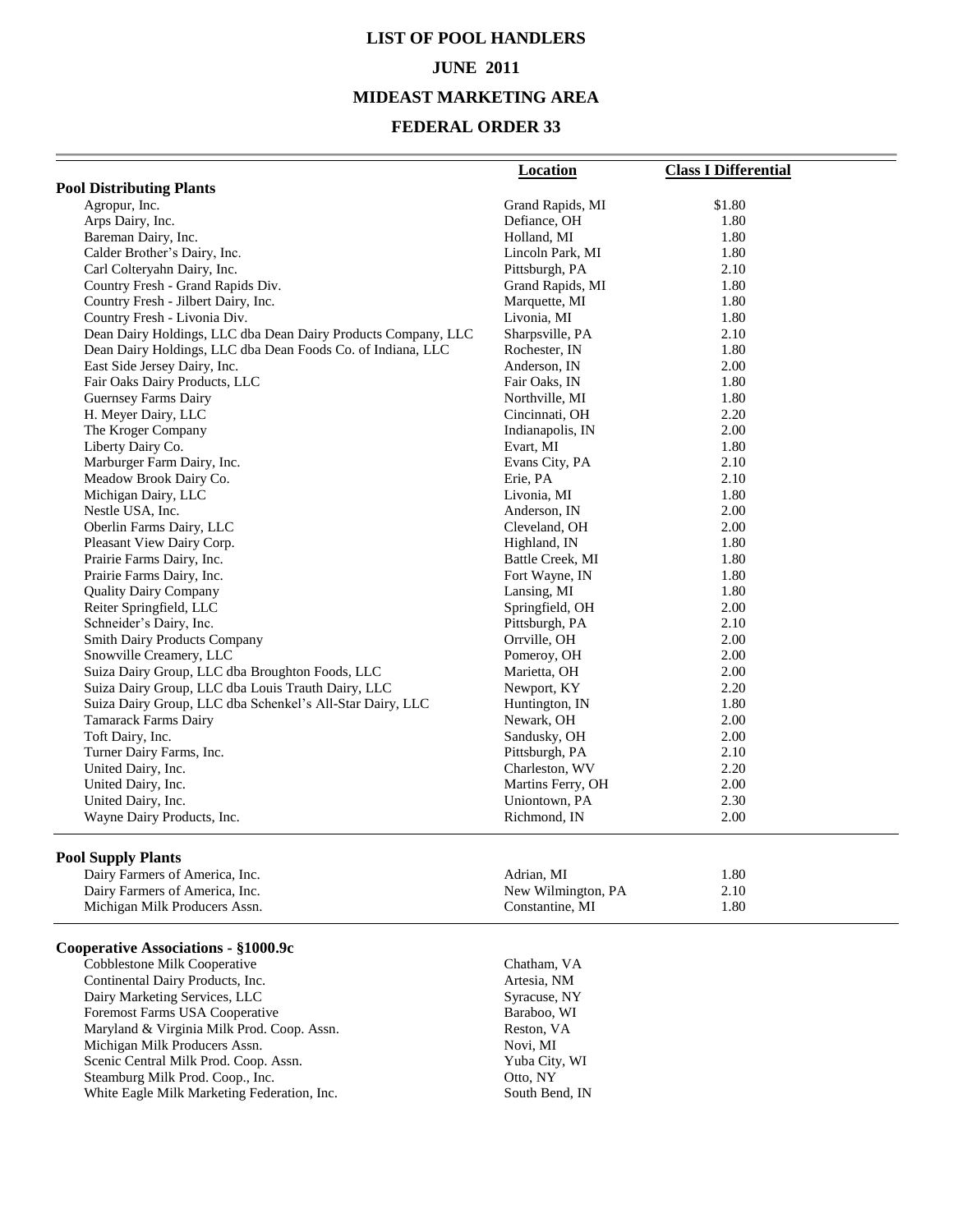# **LIST OF POOL HANDLERS JULY 2011**

## **MIDEAST MARKETING AREA**

### **FEDERAL ORDER 33**

|                                                               | <b>Location</b>    | <b>Class I Differential</b> |
|---------------------------------------------------------------|--------------------|-----------------------------|
| <b>Pool Distributing Plants</b>                               |                    |                             |
| Agropur, Inc.                                                 | Grand Rapids, MI   | \$1.80                      |
| Arps Dairy, Inc.                                              | Defiance, OH       | 1.80                        |
| Bareman Dairy, Inc.                                           | Holland, MI        | 1.80                        |
| Borden Dairy Company of Cincinnati, LLC<br>1/                 | Cincinnati, OH     | 2.20                        |
| Borden Dairy Company of Ohio, LLC<br>2/                       | Cleveland, OH      | 2.00                        |
| Calder Brother's Dairy, Inc.                                  | Lincoln Park, MI   | 1.80                        |
| Carl Colteryahn Dairy, Inc.                                   | Pittsburgh, PA     | 2.10                        |
| Country Fresh - Grand Rapids Div.                             | Grand Rapids, MI   | 1.80                        |
| Country Fresh - Jilbert Dairy, Inc.                           | Marquette, MI      | 1.80                        |
| Country Fresh - Livonia Div.                                  | Livonia, MI        | 1.80                        |
| Dean Dairy Holdings, LLC dba Dean Dairy Products Company, LLC | Sharpsville, PA    | 2.10                        |
| Dean Dairy Holdings, LLC dba Dean Foods Co. of Indiana, LLC   | Rochester, IN      | 1.80                        |
| East Side Jersey Dairy, Inc.                                  | Anderson, IN       | 2.00                        |
| Fair Oaks Dairy Products, LLC                                 | Fair Oaks, IN      | 1.80                        |
| <b>Guernsey Farms Dairy</b>                                   | Northville, MI     | 1.80                        |
| The Kroger Company                                            | Indianapolis, IN   | 2.00                        |
| Liberty Dairy Co.                                             | Evart, MI          | 1.80                        |
| Marburger Farm Dairy, Inc.                                    | Evans City, PA     | 2.10                        |
| Meadow Brook Dairy Co.                                        | Erie, PA           | 2.10                        |
| Michigan Dairy, LLC                                           | Livonia, MI        | 1.80                        |
| Nestle USA, Inc.                                              | Anderson, IN       | 2.00                        |
| Pleasant View Dairy Corp.                                     | Highland, IN       | 1.80                        |
| Prairie Farms Dairy, Inc.                                     | Battle Creek, MI   | 1.80                        |
| Prairie Farms Dairy, Inc.                                     | Fort Wayne, IN     | 1.80                        |
| <b>Quality Dairy Company</b>                                  | Lansing, MI        | 1.80                        |
| Reiter Springfield, LLC                                       | Springfield, OH    | 2.00                        |
| Schneider's Dairy, Inc.                                       | Pittsburgh, PA     | 2.10                        |
| <b>Smith Dairy Products Company</b>                           | Orrville, OH       | 2.00                        |
| Snowville Creamery, LLC                                       | Pomeroy, OH        | 2.00                        |
| Suiza Dairy Group, LLC dba Broughton Foods, LLC               | Marietta, OH       | 2.00                        |
| Suiza Dairy Group, LLC dba Louis Trauth Dairy, LLC            | Newport, KY        | 2.20                        |
| Suiza Dairy Group, LLC dba Schenkel's All-Star Dairy, LLC     | Huntington, IN     | 1.80                        |
| Tamarack Farms Dairy                                          | Newark, OH         | 2.00                        |
| Toft Dairy, Inc.                                              | Sandusky, OH       | 2.00                        |
| Turner Dairy Farms, Inc.                                      | Pittsburgh, PA     | 2.10                        |
| United Dairy, Inc.                                            | Charleston, WV     | 2.20                        |
| United Dairy, Inc.                                            | Martins Ferry, OH  | 2.00                        |
| United Dairy, Inc.                                            | Uniontown, PA      | 2.30                        |
| Wayne Dairy Products, Inc.                                    | Richmond, IN       | 2.00                        |
| <b>Pool Supply Plants</b>                                     |                    |                             |
| Dairy Farmers of America, Inc.                                | Adrian, MI         | 1.80                        |
| Dairy Farmers of America, Inc.                                | Goshen, IN         | 1.80                        |
| Dairy Farmers of America, Inc.                                | New Wilmington, PA | 2.10                        |
| Michigan Milk Producers Assn.                                 | Constantine, MI    | 1.80                        |
| Michigan Milk Producers Assn.                                 | Ovid, MI           | 1.80                        |
| Cooperative Associations - §1000.9c                           |                    |                             |
| Cobblestone Milk Cooperative                                  | Chatham, VA        |                             |
| Continental Dairy Products, Inc.                              | Artesia, NM        |                             |
| Dairy Marketing Services, LLC                                 | Syracuse, NY       |                             |
| Foremost Farms USA Cooperative                                | Baraboo, WI        |                             |
| Maryland & Virginia Milk Prod. Coop. Assn.                    | Reston, VA         |                             |
| Michigan Milk Producers Assn.                                 | Novi, MI           |                             |
| Scenic Central Milk Prod. Coop. Assn.                         | Yuba City, WI      |                             |
| Steamburg Milk Prod. Coop., Inc.                              | Otto, NY           |                             |
| White Eagle Milk Marketing Federation, Inc.                   | South Bend, IN     |                             |

1/ Formerly H. Meyer Dairy, LLC

2/ Formerly Oberlin Farms Dairy, LLC

\_\_\_\_\_\_\_\_\_\_\_\_\_\_\_\_\_\_\_\_\_\_\_\_\_\_\_\_\_\_\_\_\_\_\_\_\_\_\_\_\_\_\_\_\_\_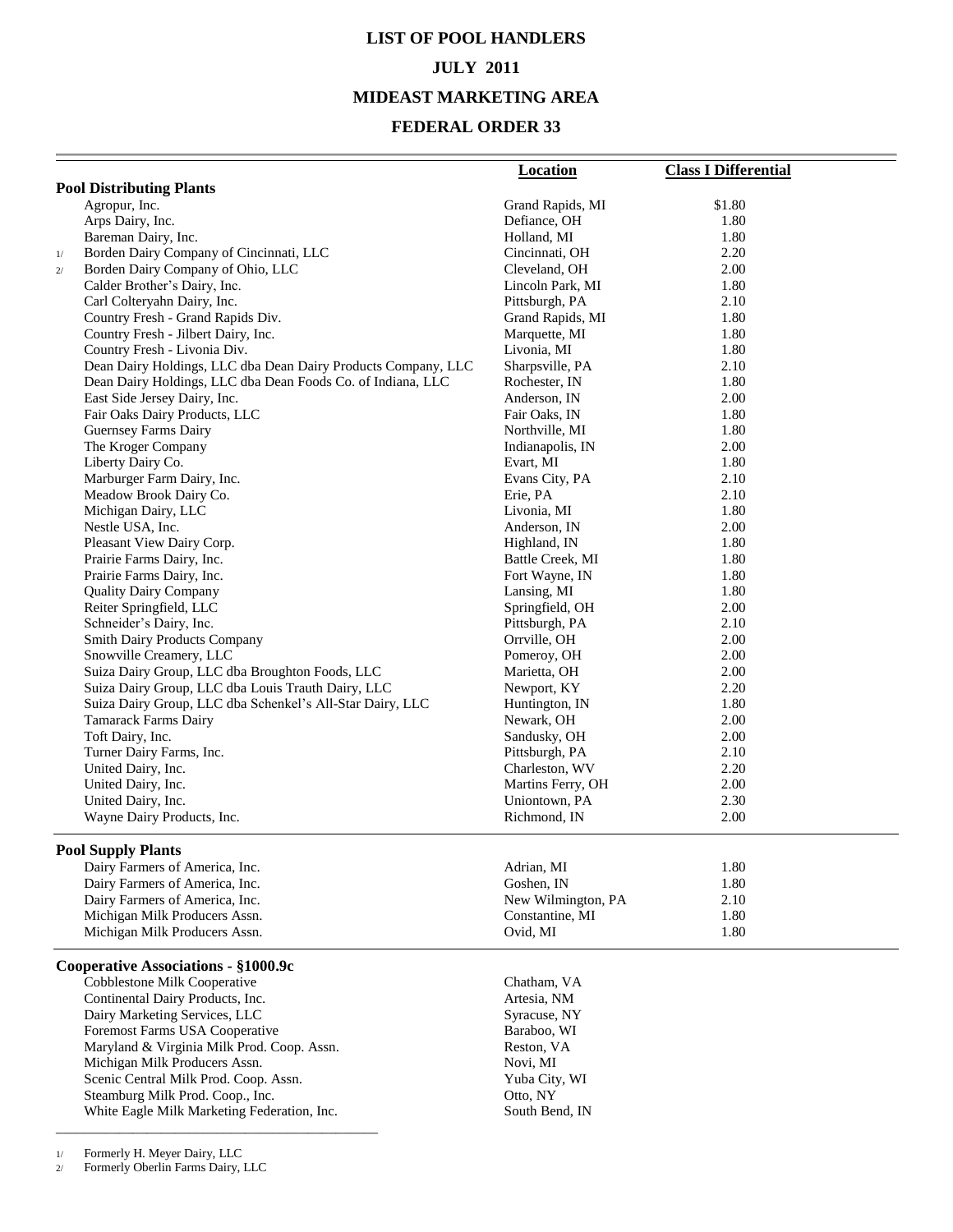## **LIST OF POOL HANDLERS AUGUST 2011 MIDEAST MARKETING AREA**

### **FEDERAL ORDER 33**

|    |                                                                                 | <b>Location</b>                    | <b>Class I Differential</b> |
|----|---------------------------------------------------------------------------------|------------------------------------|-----------------------------|
|    | <b>Pool Distributing Plants</b>                                                 |                                    |                             |
|    | Agropur, Inc.                                                                   | Grand Rapids, MI                   | \$1.80                      |
|    | Arps Dairy, Inc.                                                                | Defiance, OH                       | 1.80                        |
|    | Bareman Dairy, Inc.                                                             | Holland, MI                        | 1.80                        |
| 1/ | Borden Dairy Company of Cincinnati, LLC                                         | Cincinnati, OH                     | 2.20                        |
| 2/ | Borden Dairy Company of Ohio, LLC                                               | Cleveland, OH                      | 2.00                        |
|    | Calder Brother's Dairy, Inc.                                                    | Lincoln Park, MI                   | 1.80                        |
|    | Carl Colteryahn Dairy, Inc.                                                     | Pittsburgh, PA                     | 2.10                        |
|    | Country Fresh - Grand Rapids Div.                                               | Grand Rapids, MI                   | 1.80                        |
|    | Country Fresh - Jilbert Dairy, Inc.                                             | Marquette, MI                      | 1.80                        |
|    | Country Fresh - Livonia Div.                                                    | Livonia, MI                        | 1.80                        |
|    | Dean Dairy Holdings, LLC dba Dean Dairy Products Company, LLC                   | Sharpsville, PA                    | 2.10                        |
|    | Dean Dairy Holdings, LLC dba Dean Foods Co. of Indiana, LLC                     | Rochester, IN                      | 1.80                        |
|    | East Side Jersey Dairy, Inc.                                                    | Anderson, IN                       | 2.00                        |
|    | Fair Oaks Dairy Products, LLC                                                   | Fair Oaks, IN                      | 1.80                        |
|    | Guernsey Farms Dairy                                                            | Northville, MI                     | 1.80                        |
|    | Hartzler Family Dairy, Inc.                                                     | Wooster, OH                        | 2.00                        |
|    | The Kroger Company                                                              | Indianapolis, IN                   | 2.00                        |
|    | Liberty Dairy Co.                                                               | Evart, MI                          | 1.80                        |
|    | Marburger Farm Dairy, Inc.                                                      | Evans City, PA                     | 2.10                        |
|    | Meadow Brook Dairy Co.                                                          | Erie, PA                           | 2.10                        |
|    | Michigan Dairy, LLC                                                             | Livonia, MI                        | 1.80                        |
|    | Nestle USA, Inc.<br>Pleasant View Dairy Corp.                                   | Anderson, IN                       | 2.00<br>1.80                |
|    |                                                                                 | Highland, IN                       | 1.80                        |
|    | Prairie Farms Dairy, Inc.<br>Prairie Farms Dairy, Inc.                          | Battle Creek, MI<br>Fort Wayne, IN | 1.80                        |
|    | <b>Quality Dairy Company</b>                                                    | Lansing, MI                        | 1.80                        |
|    | Reiter Springfield, LLC                                                         | Springfield, OH                    | 2.00                        |
|    | Schneider's Dairy, Inc.                                                         | Pittsburgh, PA                     | 2.10                        |
|    | <b>Smith Dairy Products Company</b>                                             | Orrville, OH                       | 2.00                        |
|    | Snowville Creamery, LLC                                                         | Pomeroy, OH                        | 2.00                        |
|    | Suiza Dairy Group, LLC dba Broughton Foods, LLC                                 | Marietta, OH                       | 2.00                        |
|    | Suiza Dairy Group, LLC dba Louis Trauth Dairy, LLC                              | Newport, KY                        | 2.20                        |
|    | Suiza Dairy Group, LLC dba Schenkel's All-Star Dairy, LLC                       | Huntington, IN                     | 1.80                        |
|    | Tamarack Farms Dairy                                                            | Newark, OH                         | 2.00                        |
|    | Toft Dairy, Inc.                                                                | Sandusky, OH                       | 2.00                        |
|    | Turner Dairy Farms, Inc.                                                        | Pittsburgh, PA                     | 2.10                        |
|    | United Dairy, Inc.                                                              | Charleston, WV                     | 2.20                        |
|    | United Dairy, Inc.                                                              | Martins Ferry, OH                  | 2.00                        |
|    | United Dairy, Inc.                                                              | Uniontown, PA                      | 2.30                        |
|    | Wayne Dairy Products, Inc.                                                      | Richmond, IN                       | 2.00                        |
|    |                                                                                 |                                    |                             |
|    | <b>Pool Supply Plants</b><br>Dairy Farmers of America, Inc.                     | Adrian, MI                         | 1.80                        |
|    | Dairy Farmers of America, Inc.                                                  | Goshen, IN                         | 1.80                        |
|    | Dairy Farmers of America, Inc.                                                  | New Wilmington, PA                 | 2.10                        |
|    | <b>Foremost Farms USA</b>                                                       | Chilton, WI                        | 1.75                        |
|    | Michigan Milk Producers Assn.                                                   | Constantine, MI                    | 1.80                        |
|    | Michigan Milk Producers Assn.                                                   | Ovid, MI                           | 1.80                        |
|    |                                                                                 |                                    |                             |
|    | Cooperative Associations - §1000.9c                                             |                                    |                             |
|    | Cobblestone Milk Cooperative                                                    | Chatham, VA                        |                             |
|    | Continental Dairy Products, Inc.                                                | Artesia, NM                        |                             |
|    | Dairy Marketing Services, LLC                                                   | Syracuse, NY                       |                             |
|    | Foremost Farms USA Cooperative                                                  | Baraboo, WI                        |                             |
|    | Maryland & Virginia Milk Prod. Coop. Assn.                                      | Reston, VA                         |                             |
|    | Michigan Milk Producers Assn.                                                   | Novi, MI                           |                             |
|    | Scenic Central Milk Prod. Coop. Assn.                                           | Yuba City, WI                      |                             |
|    | Steamburg Milk Prod. Coop., Inc.<br>White Eagle Milk Marketing Federation, Inc. | Otto, NY<br>South Bend, IN         |                             |
|    |                                                                                 |                                    |                             |
| 1/ | Formerly H. Meyer Dairy, LLC                                                    |                                    |                             |

2/ Formerly Oberlin Farms Dairy, LLC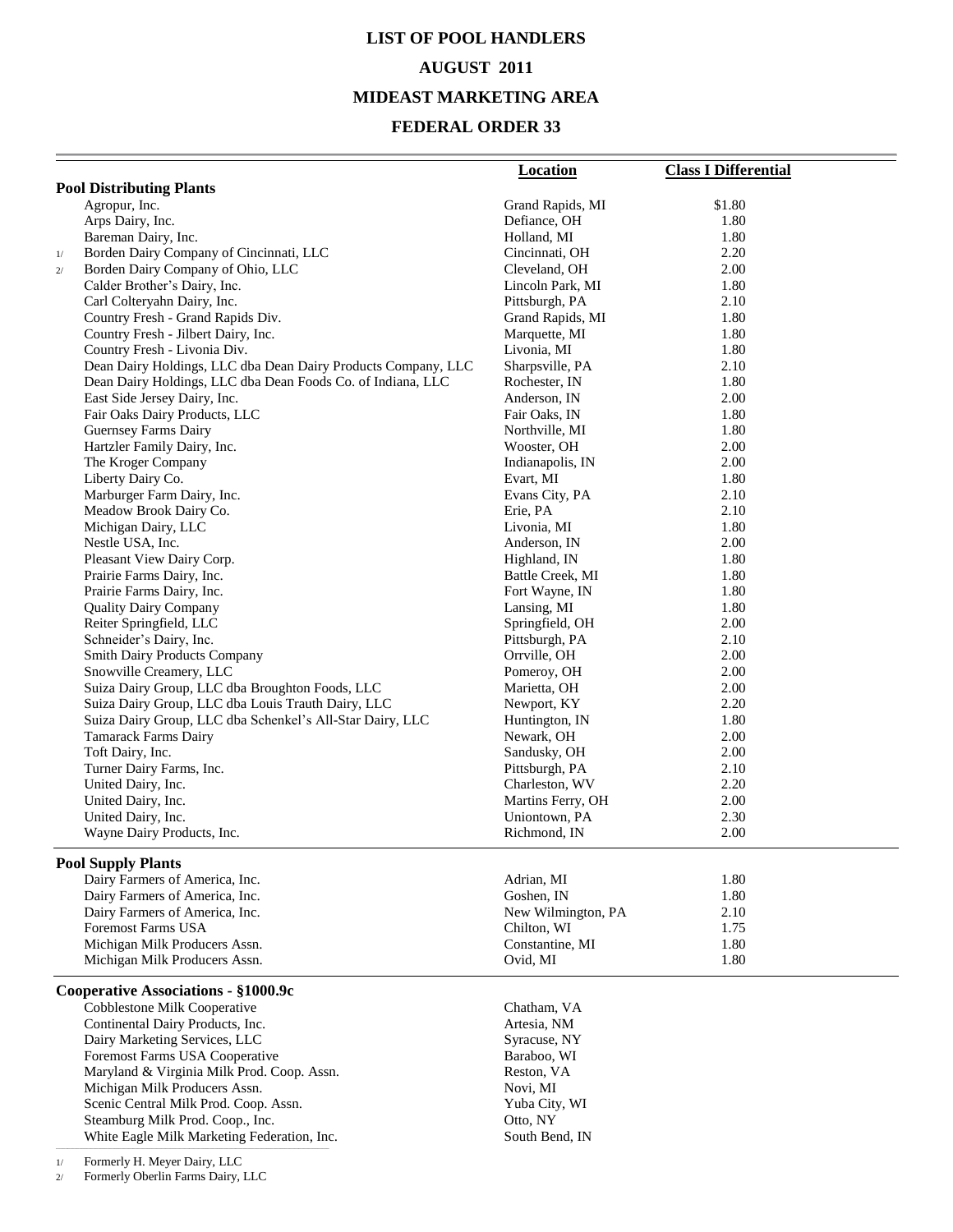# **LIST OF POOL HANDLERS SEPTEMBER 2011 MIDEAST MARKETING AREA**

#### **FEDERAL ORDER 33**

|    |                                                                                                              | <b>Location</b>                  | <b>Class I Differential</b> |
|----|--------------------------------------------------------------------------------------------------------------|----------------------------------|-----------------------------|
|    | <b>Pool Distributing Plants</b>                                                                              |                                  |                             |
|    | Agropur, Inc.                                                                                                | Grand Rapids, MI                 | \$1.80                      |
|    | Arps Dairy, Inc.                                                                                             | Defiance, OH                     | 1.80                        |
|    | Bareman Dairy, Inc.                                                                                          | Holland, MI                      | 1.80                        |
| 1/ | Borden Dairy Company of Cincinnati, LLC                                                                      | Cincinnati, OH                   | 2.20                        |
| 2/ | Borden Dairy Company of Ohio, LLC                                                                            | Cleveland, OH                    | 2.00                        |
|    | C.F. Burger Creamery                                                                                         | Detroit, MI                      | 1.80                        |
|    | Calder Brother's Dairy, Inc.                                                                                 | Lincoln Park, MI                 | 1.80                        |
|    | Carl Colteryahn Dairy, Inc.                                                                                  | Pittsburgh, PA                   | 2.10                        |
|    | Country Fresh - Grand Rapids Div.                                                                            | Grand Rapids, MI                 | 1.80                        |
|    | Country Fresh - Jilbert Dairy, Inc.                                                                          | Marquette, MI                    | 1.80                        |
|    | Country Fresh - Livonia Div.                                                                                 | Livonia, MI                      | 1.80                        |
|    | Dean Dairy Holdings, LLC dba Dean Dairy Products Company, LLC                                                | Sharpsville, PA                  | 2.10                        |
|    | Dean Dairy Holdings, LLC dba Dean Foods Co. of Indiana, LLC<br>East Side Jersey Dairy, Inc.                  | Rochester, IN<br>Anderson, IN    | 1.80<br>2.00                |
|    | Fair Oaks Dairy Products, LLC                                                                                | Fair Oaks, IN                    | 1.80                        |
|    | Guernsey Farms Dairy                                                                                         | Northville, MI                   | 1.80                        |
|    | Hartzler Family Dairy, Inc.                                                                                  | Wooster, OH                      | 2.00                        |
|    | The Kroger Company                                                                                           | Indianapolis, IN                 | 2.00                        |
|    | Liberty Dairy Co.                                                                                            | Evart, MI                        | 1.80                        |
|    | Marburger Farm Dairy, Inc.                                                                                   | Evans City, PA                   | 2.10                        |
|    | Meadow Brook Dairy Co.                                                                                       | Erie, PA                         | 2.10                        |
|    | Michigan Dairy, LLC                                                                                          | Livonia, MI                      | 1.80                        |
|    | Nestle USA, Inc.                                                                                             | Anderson, IN                     | 2.00                        |
|    | Pleasant View Dairy Corp.                                                                                    | Highland, IN                     | 1.80                        |
|    | Prairie Farms Dairy, Inc.                                                                                    | Battle Creek, MI                 | 1.80                        |
|    | Prairie Farms Dairy, Inc.                                                                                    | Fort Wayne, IN                   | 1.80                        |
|    | <b>Quality Dairy Company</b>                                                                                 | Lansing, MI                      | 1.80                        |
|    | Reiter Springfield, LLC                                                                                      | Springfield, OH                  | 2.00                        |
|    | Schneider's Dairy, Inc.                                                                                      | Pittsburgh, PA                   | 2.10                        |
|    | Smith Dairy Products Company                                                                                 | Orrville, OH                     | 2.00                        |
|    | Snowville Creamery, LLC                                                                                      | Pomeroy, OH                      | 2.00                        |
|    | Suiza Dairy Group, LLC dba Broughton Foods, LLC<br>Suiza Dairy Group, LLC dba Schenkel's All-Star Dairy, LLC | Marietta, OH                     | 2.00<br>1.80                |
|    | Tamarack Farms Dairy                                                                                         | Huntington, IN<br>Newark, OH     | 2.00                        |
|    | Toft Dairy, Inc.                                                                                             | Sandusky, OH                     | 2.00                        |
|    | Turner Dairy Farms, Inc.                                                                                     | Pittsburgh, PA                   | 2.10                        |
|    | United Dairy, Inc.                                                                                           | Charleston, WV                   | 2.20                        |
|    | United Dairy, Inc.                                                                                           | Martins Ferry, OH                | 2.00                        |
|    | United Dairy, Inc.                                                                                           | Uniontown, PA                    | 2.30                        |
|    | Wayne Dairy Products, Inc.                                                                                   | Richmond, IN                     | 2.00                        |
|    |                                                                                                              |                                  |                             |
|    | <b>Pool Supply Plants</b>                                                                                    |                                  |                             |
|    | Dairy Farmers of America, Inc.<br>Dairy Farmers of America, Inc.                                             | Adrian, MI                       | 1.80                        |
|    | Dairy Farmers of America, Inc.                                                                               | Goshen, IN<br>New Wilmington, PA | 1.80<br>2.10                |
|    | Foremost Farms USA                                                                                           | Chilton, WI                      | 1.75                        |
|    | Michigan Milk Producers Assn.                                                                                | Constantine, MI                  | 1.80                        |
|    | Michigan Milk Producers Assn.                                                                                | Ovid, MI                         | 1.80                        |
|    |                                                                                                              |                                  |                             |
|    | Cooperative Associations - §1000.9c                                                                          |                                  |                             |
|    | Cobblestone Milk Cooperative                                                                                 | Chatham, VA                      |                             |
|    | Continental Dairy Products, Inc.                                                                             | Artesia, NM                      |                             |
|    | Dairy Marketing Services, LLC                                                                                | Syracuse, NY                     |                             |
|    | Foremost Farms USA Cooperative                                                                               | Baraboo, WI                      |                             |
|    | Michigan Milk Producers Assn.                                                                                | Novi, MI                         |                             |
|    | National Farmers Organization                                                                                | Ames, IA                         |                             |
|    | Scenic Central Milk Prod. Coop. Assn.<br>Steamburg Milk Prod. Coop., Inc.                                    | Yuba City, WI<br>Otto, NY        |                             |
|    | White Eagle Milk Marketing Federation, Inc.                                                                  | South Bend, IN                   |                             |
|    | Formerly H. Meyer Dairy, LLC                                                                                 |                                  |                             |
| 1/ |                                                                                                              |                                  |                             |

2/ Formerly Oberlin Farms Dairy, LLC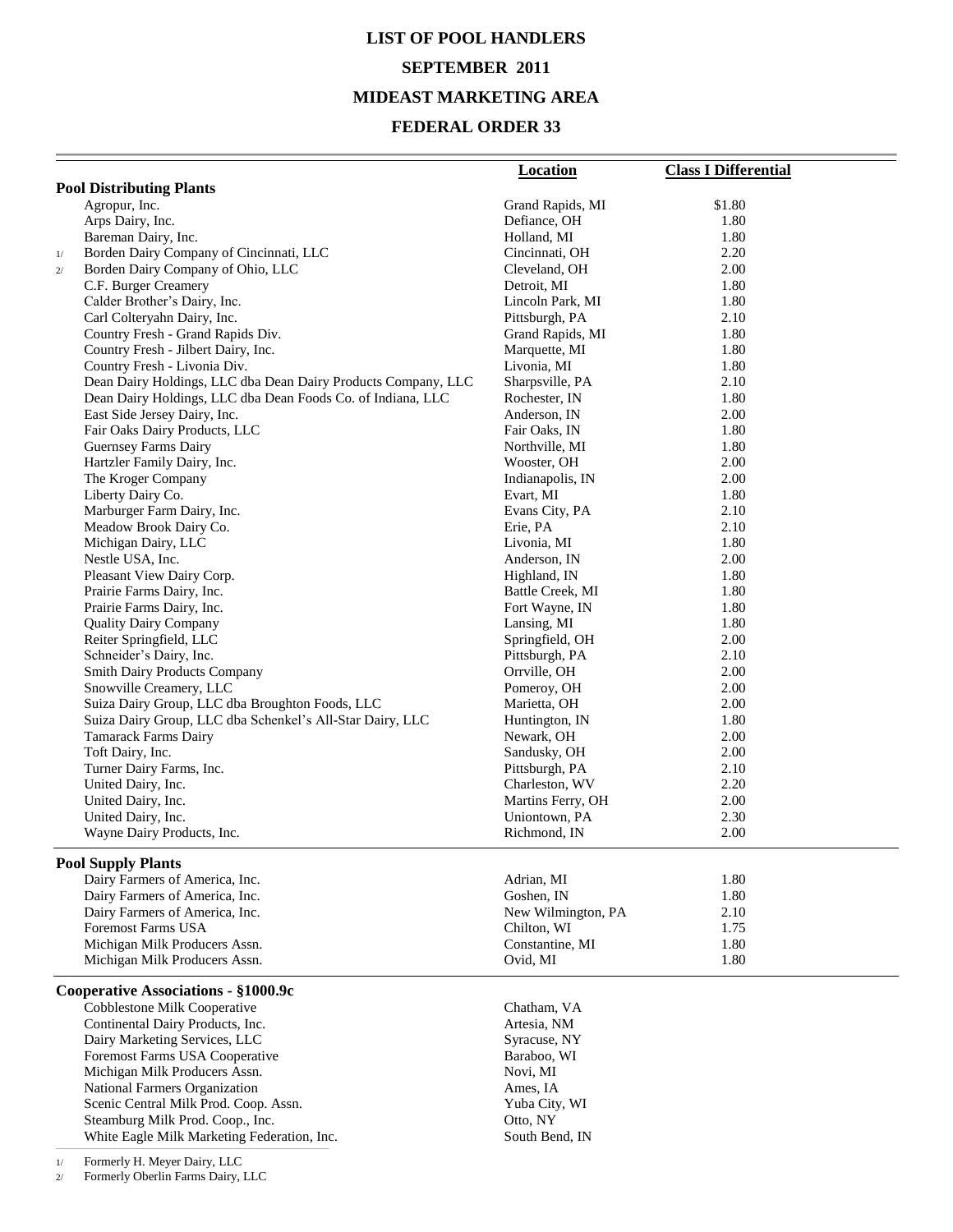# **LIST OF POOL HANDLERS OCTOBER 2011 MIDEAST MARKETING AREA**

#### **FEDERAL ORDER 33**

| <b>Pool Distributing Plants</b><br>\$1.80<br>Agropur, Inc.<br>Grand Rapids, MI<br>Arps Dairy, Inc.<br>Defiance, OH<br>1.80<br>Bareman Dairy, Inc.<br>Holland, MI<br>1.80<br>Borden Dairy Company of Cincinnati, LLC<br>Cincinnati, OH<br>2.20<br>1/<br>Borden Dairy Company of Ohio, LLC<br>Cleveland, OH<br>2.00<br>2/<br>C.F. Burger Creamery<br>Detroit, MI<br>1.80<br>Calder Brother's Dairy, Inc.<br>Lincoln Park, MI<br>1.80<br>2.10<br>Carl Colteryahn Dairy, Inc.<br>Pittsburgh, PA<br>Country Fresh - Grand Rapids Div.<br>Grand Rapids, MI<br>1.80<br>Country Fresh - Jilbert Dairy, Inc.<br>Marquette, MI<br>1.80<br>1.80<br>Country Fresh - Livonia Div.<br>Livonia, MI<br>Dean Dairy Holdings, LLC dba Dean Dairy Products Company, LLC<br>Sharpsville, PA<br>2.10<br>Dean Dairy Holdings, LLC dba Dean Foods Co. of Indiana, LLC<br>Rochester, IN<br>1.80<br>East Side Jersey Dairy, Inc.<br>2.00<br>Anderson, IN<br>1.80<br>Guernsey Farms Dairy<br>Northville, MI<br>Hartzler Family Dairy, Inc.<br>Wooster, OH<br>2.00<br>The Kroger Company<br>2.00<br>Indianapolis, IN<br>Liberty Dairy Co.<br>Evart, MI<br>1.80<br>Marburger Farm Dairy, Inc.<br>2.10<br>Evans City, PA<br>Meadow Brook Dairy Co.<br>2.10<br>Erie, PA<br>1.80<br>Michigan Dairy, LLC<br>Livonia, MI<br>2.00<br>Nestle USA, Inc.<br>Anderson, IN<br>Pleasant View Dairy Corp.<br>Highland, IN<br>1.80<br>Battle Creek, MI<br>1.80<br>Prairie Farms Dairy, Inc.<br>Prairie Farms Dairy, Inc.<br>Fort Wayne, IN<br>1.80<br><b>Quality Dairy Company</b><br>1.80<br>Lansing, MI<br>Reiter Springfield, LLC<br>Springfield, OH<br>2.00<br>Schneider's Dairy, Inc.<br>Pittsburgh, PA<br>2.10<br>Smith Dairy Products Company<br>Orrville, OH<br>2.00<br>Snowville Creamery, LLC<br>Pomeroy, OH<br>2.00<br>Suiza Dairy Group, LLC dba Broughton Foods, LLC<br>2.00<br>Marietta, OH<br>Suiza Dairy Group, LLC dba Schenkel's All-Star Dairy, LLC<br>Huntington, IN<br>1.80<br>Tamarack Farms Dairy<br>2.00<br>Newark, OH<br>Toft Dairy, Inc.<br>Sandusky, OH<br>2.00<br>Turner Dairy Farms, Inc.<br>Pittsburgh, PA<br>2.10<br>United Dairy, Inc.<br>Charleston, WV<br>2.20<br>United Dairy, Inc.<br>Martins Ferry, OH<br>2.00<br>2.30<br>United Dairy, Inc.<br>Uniontown, PA<br>Wayne Dairy Products, Inc.<br>Richmond, IN<br>2.00<br><b>Pool Supply Plants</b><br>Dairy Farmers of America, Inc.<br>Adrian, MI<br>1.80<br>Dairy Farmers of America, Inc.<br>Goshen, IN<br>1.80<br>Dairy Farmers of America, Inc.<br>New Wilmington, PA<br>2.10<br><b>Foremost Farms USA</b><br>1.75<br>Chilton, WI<br>Michigan Milk Producers Assn.<br>Constantine, MI<br>1.80<br>1.80<br>Michigan Milk Producers Assn.<br>Ovid, MI<br>Cooperative Associations - §1000.9c<br>Continental Dairy Products, Inc.<br>Artesia, NM<br>Dairy Marketing Services, LLC<br>Syracuse, NY<br>Foremost Farms USA Cooperative<br>Baraboo, WI<br>Michigan Milk Producers Assn.<br>Novi, MI<br>National Farmers Organization<br>Ames, IA<br>Scenic Central Milk Prod. Coop. Assn.<br>Yuba City, WI<br>Steamburg Milk Prod. Coop., Inc.<br>Otto, NY<br>White Eagle Milk Marketing Federation, Inc.<br>South Bend, IN | <b>Location</b> | <b>Class I Differential</b> |
|-------------------------------------------------------------------------------------------------------------------------------------------------------------------------------------------------------------------------------------------------------------------------------------------------------------------------------------------------------------------------------------------------------------------------------------------------------------------------------------------------------------------------------------------------------------------------------------------------------------------------------------------------------------------------------------------------------------------------------------------------------------------------------------------------------------------------------------------------------------------------------------------------------------------------------------------------------------------------------------------------------------------------------------------------------------------------------------------------------------------------------------------------------------------------------------------------------------------------------------------------------------------------------------------------------------------------------------------------------------------------------------------------------------------------------------------------------------------------------------------------------------------------------------------------------------------------------------------------------------------------------------------------------------------------------------------------------------------------------------------------------------------------------------------------------------------------------------------------------------------------------------------------------------------------------------------------------------------------------------------------------------------------------------------------------------------------------------------------------------------------------------------------------------------------------------------------------------------------------------------------------------------------------------------------------------------------------------------------------------------------------------------------------------------------------------------------------------------------------------------------------------------------------------------------------------------------------------------------------------------------------------------------------------------------------------------------------------------------------------------------------------------------------------------------------------------------------------------------------------------------------------------------------------------------------------------------------------------------------------------------------------------------------------------------------------------------------------------------------------------------------------------------------------------|-----------------|-----------------------------|
|                                                                                                                                                                                                                                                                                                                                                                                                                                                                                                                                                                                                                                                                                                                                                                                                                                                                                                                                                                                                                                                                                                                                                                                                                                                                                                                                                                                                                                                                                                                                                                                                                                                                                                                                                                                                                                                                                                                                                                                                                                                                                                                                                                                                                                                                                                                                                                                                                                                                                                                                                                                                                                                                                                                                                                                                                                                                                                                                                                                                                                                                                                                                                                   |                 |                             |
|                                                                                                                                                                                                                                                                                                                                                                                                                                                                                                                                                                                                                                                                                                                                                                                                                                                                                                                                                                                                                                                                                                                                                                                                                                                                                                                                                                                                                                                                                                                                                                                                                                                                                                                                                                                                                                                                                                                                                                                                                                                                                                                                                                                                                                                                                                                                                                                                                                                                                                                                                                                                                                                                                                                                                                                                                                                                                                                                                                                                                                                                                                                                                                   |                 |                             |
|                                                                                                                                                                                                                                                                                                                                                                                                                                                                                                                                                                                                                                                                                                                                                                                                                                                                                                                                                                                                                                                                                                                                                                                                                                                                                                                                                                                                                                                                                                                                                                                                                                                                                                                                                                                                                                                                                                                                                                                                                                                                                                                                                                                                                                                                                                                                                                                                                                                                                                                                                                                                                                                                                                                                                                                                                                                                                                                                                                                                                                                                                                                                                                   |                 |                             |
|                                                                                                                                                                                                                                                                                                                                                                                                                                                                                                                                                                                                                                                                                                                                                                                                                                                                                                                                                                                                                                                                                                                                                                                                                                                                                                                                                                                                                                                                                                                                                                                                                                                                                                                                                                                                                                                                                                                                                                                                                                                                                                                                                                                                                                                                                                                                                                                                                                                                                                                                                                                                                                                                                                                                                                                                                                                                                                                                                                                                                                                                                                                                                                   |                 |                             |
|                                                                                                                                                                                                                                                                                                                                                                                                                                                                                                                                                                                                                                                                                                                                                                                                                                                                                                                                                                                                                                                                                                                                                                                                                                                                                                                                                                                                                                                                                                                                                                                                                                                                                                                                                                                                                                                                                                                                                                                                                                                                                                                                                                                                                                                                                                                                                                                                                                                                                                                                                                                                                                                                                                                                                                                                                                                                                                                                                                                                                                                                                                                                                                   |                 |                             |
|                                                                                                                                                                                                                                                                                                                                                                                                                                                                                                                                                                                                                                                                                                                                                                                                                                                                                                                                                                                                                                                                                                                                                                                                                                                                                                                                                                                                                                                                                                                                                                                                                                                                                                                                                                                                                                                                                                                                                                                                                                                                                                                                                                                                                                                                                                                                                                                                                                                                                                                                                                                                                                                                                                                                                                                                                                                                                                                                                                                                                                                                                                                                                                   |                 |                             |
|                                                                                                                                                                                                                                                                                                                                                                                                                                                                                                                                                                                                                                                                                                                                                                                                                                                                                                                                                                                                                                                                                                                                                                                                                                                                                                                                                                                                                                                                                                                                                                                                                                                                                                                                                                                                                                                                                                                                                                                                                                                                                                                                                                                                                                                                                                                                                                                                                                                                                                                                                                                                                                                                                                                                                                                                                                                                                                                                                                                                                                                                                                                                                                   |                 |                             |
|                                                                                                                                                                                                                                                                                                                                                                                                                                                                                                                                                                                                                                                                                                                                                                                                                                                                                                                                                                                                                                                                                                                                                                                                                                                                                                                                                                                                                                                                                                                                                                                                                                                                                                                                                                                                                                                                                                                                                                                                                                                                                                                                                                                                                                                                                                                                                                                                                                                                                                                                                                                                                                                                                                                                                                                                                                                                                                                                                                                                                                                                                                                                                                   |                 |                             |
|                                                                                                                                                                                                                                                                                                                                                                                                                                                                                                                                                                                                                                                                                                                                                                                                                                                                                                                                                                                                                                                                                                                                                                                                                                                                                                                                                                                                                                                                                                                                                                                                                                                                                                                                                                                                                                                                                                                                                                                                                                                                                                                                                                                                                                                                                                                                                                                                                                                                                                                                                                                                                                                                                                                                                                                                                                                                                                                                                                                                                                                                                                                                                                   |                 |                             |
|                                                                                                                                                                                                                                                                                                                                                                                                                                                                                                                                                                                                                                                                                                                                                                                                                                                                                                                                                                                                                                                                                                                                                                                                                                                                                                                                                                                                                                                                                                                                                                                                                                                                                                                                                                                                                                                                                                                                                                                                                                                                                                                                                                                                                                                                                                                                                                                                                                                                                                                                                                                                                                                                                                                                                                                                                                                                                                                                                                                                                                                                                                                                                                   |                 |                             |
|                                                                                                                                                                                                                                                                                                                                                                                                                                                                                                                                                                                                                                                                                                                                                                                                                                                                                                                                                                                                                                                                                                                                                                                                                                                                                                                                                                                                                                                                                                                                                                                                                                                                                                                                                                                                                                                                                                                                                                                                                                                                                                                                                                                                                                                                                                                                                                                                                                                                                                                                                                                                                                                                                                                                                                                                                                                                                                                                                                                                                                                                                                                                                                   |                 |                             |
|                                                                                                                                                                                                                                                                                                                                                                                                                                                                                                                                                                                                                                                                                                                                                                                                                                                                                                                                                                                                                                                                                                                                                                                                                                                                                                                                                                                                                                                                                                                                                                                                                                                                                                                                                                                                                                                                                                                                                                                                                                                                                                                                                                                                                                                                                                                                                                                                                                                                                                                                                                                                                                                                                                                                                                                                                                                                                                                                                                                                                                                                                                                                                                   |                 |                             |
|                                                                                                                                                                                                                                                                                                                                                                                                                                                                                                                                                                                                                                                                                                                                                                                                                                                                                                                                                                                                                                                                                                                                                                                                                                                                                                                                                                                                                                                                                                                                                                                                                                                                                                                                                                                                                                                                                                                                                                                                                                                                                                                                                                                                                                                                                                                                                                                                                                                                                                                                                                                                                                                                                                                                                                                                                                                                                                                                                                                                                                                                                                                                                                   |                 |                             |
|                                                                                                                                                                                                                                                                                                                                                                                                                                                                                                                                                                                                                                                                                                                                                                                                                                                                                                                                                                                                                                                                                                                                                                                                                                                                                                                                                                                                                                                                                                                                                                                                                                                                                                                                                                                                                                                                                                                                                                                                                                                                                                                                                                                                                                                                                                                                                                                                                                                                                                                                                                                                                                                                                                                                                                                                                                                                                                                                                                                                                                                                                                                                                                   |                 |                             |
|                                                                                                                                                                                                                                                                                                                                                                                                                                                                                                                                                                                                                                                                                                                                                                                                                                                                                                                                                                                                                                                                                                                                                                                                                                                                                                                                                                                                                                                                                                                                                                                                                                                                                                                                                                                                                                                                                                                                                                                                                                                                                                                                                                                                                                                                                                                                                                                                                                                                                                                                                                                                                                                                                                                                                                                                                                                                                                                                                                                                                                                                                                                                                                   |                 |                             |
|                                                                                                                                                                                                                                                                                                                                                                                                                                                                                                                                                                                                                                                                                                                                                                                                                                                                                                                                                                                                                                                                                                                                                                                                                                                                                                                                                                                                                                                                                                                                                                                                                                                                                                                                                                                                                                                                                                                                                                                                                                                                                                                                                                                                                                                                                                                                                                                                                                                                                                                                                                                                                                                                                                                                                                                                                                                                                                                                                                                                                                                                                                                                                                   |                 |                             |
|                                                                                                                                                                                                                                                                                                                                                                                                                                                                                                                                                                                                                                                                                                                                                                                                                                                                                                                                                                                                                                                                                                                                                                                                                                                                                                                                                                                                                                                                                                                                                                                                                                                                                                                                                                                                                                                                                                                                                                                                                                                                                                                                                                                                                                                                                                                                                                                                                                                                                                                                                                                                                                                                                                                                                                                                                                                                                                                                                                                                                                                                                                                                                                   |                 |                             |
|                                                                                                                                                                                                                                                                                                                                                                                                                                                                                                                                                                                                                                                                                                                                                                                                                                                                                                                                                                                                                                                                                                                                                                                                                                                                                                                                                                                                                                                                                                                                                                                                                                                                                                                                                                                                                                                                                                                                                                                                                                                                                                                                                                                                                                                                                                                                                                                                                                                                                                                                                                                                                                                                                                                                                                                                                                                                                                                                                                                                                                                                                                                                                                   |                 |                             |
|                                                                                                                                                                                                                                                                                                                                                                                                                                                                                                                                                                                                                                                                                                                                                                                                                                                                                                                                                                                                                                                                                                                                                                                                                                                                                                                                                                                                                                                                                                                                                                                                                                                                                                                                                                                                                                                                                                                                                                                                                                                                                                                                                                                                                                                                                                                                                                                                                                                                                                                                                                                                                                                                                                                                                                                                                                                                                                                                                                                                                                                                                                                                                                   |                 |                             |
|                                                                                                                                                                                                                                                                                                                                                                                                                                                                                                                                                                                                                                                                                                                                                                                                                                                                                                                                                                                                                                                                                                                                                                                                                                                                                                                                                                                                                                                                                                                                                                                                                                                                                                                                                                                                                                                                                                                                                                                                                                                                                                                                                                                                                                                                                                                                                                                                                                                                                                                                                                                                                                                                                                                                                                                                                                                                                                                                                                                                                                                                                                                                                                   |                 |                             |
|                                                                                                                                                                                                                                                                                                                                                                                                                                                                                                                                                                                                                                                                                                                                                                                                                                                                                                                                                                                                                                                                                                                                                                                                                                                                                                                                                                                                                                                                                                                                                                                                                                                                                                                                                                                                                                                                                                                                                                                                                                                                                                                                                                                                                                                                                                                                                                                                                                                                                                                                                                                                                                                                                                                                                                                                                                                                                                                                                                                                                                                                                                                                                                   |                 |                             |
|                                                                                                                                                                                                                                                                                                                                                                                                                                                                                                                                                                                                                                                                                                                                                                                                                                                                                                                                                                                                                                                                                                                                                                                                                                                                                                                                                                                                                                                                                                                                                                                                                                                                                                                                                                                                                                                                                                                                                                                                                                                                                                                                                                                                                                                                                                                                                                                                                                                                                                                                                                                                                                                                                                                                                                                                                                                                                                                                                                                                                                                                                                                                                                   |                 |                             |
|                                                                                                                                                                                                                                                                                                                                                                                                                                                                                                                                                                                                                                                                                                                                                                                                                                                                                                                                                                                                                                                                                                                                                                                                                                                                                                                                                                                                                                                                                                                                                                                                                                                                                                                                                                                                                                                                                                                                                                                                                                                                                                                                                                                                                                                                                                                                                                                                                                                                                                                                                                                                                                                                                                                                                                                                                                                                                                                                                                                                                                                                                                                                                                   |                 |                             |
|                                                                                                                                                                                                                                                                                                                                                                                                                                                                                                                                                                                                                                                                                                                                                                                                                                                                                                                                                                                                                                                                                                                                                                                                                                                                                                                                                                                                                                                                                                                                                                                                                                                                                                                                                                                                                                                                                                                                                                                                                                                                                                                                                                                                                                                                                                                                                                                                                                                                                                                                                                                                                                                                                                                                                                                                                                                                                                                                                                                                                                                                                                                                                                   |                 |                             |
|                                                                                                                                                                                                                                                                                                                                                                                                                                                                                                                                                                                                                                                                                                                                                                                                                                                                                                                                                                                                                                                                                                                                                                                                                                                                                                                                                                                                                                                                                                                                                                                                                                                                                                                                                                                                                                                                                                                                                                                                                                                                                                                                                                                                                                                                                                                                                                                                                                                                                                                                                                                                                                                                                                                                                                                                                                                                                                                                                                                                                                                                                                                                                                   |                 |                             |
|                                                                                                                                                                                                                                                                                                                                                                                                                                                                                                                                                                                                                                                                                                                                                                                                                                                                                                                                                                                                                                                                                                                                                                                                                                                                                                                                                                                                                                                                                                                                                                                                                                                                                                                                                                                                                                                                                                                                                                                                                                                                                                                                                                                                                                                                                                                                                                                                                                                                                                                                                                                                                                                                                                                                                                                                                                                                                                                                                                                                                                                                                                                                                                   |                 |                             |
|                                                                                                                                                                                                                                                                                                                                                                                                                                                                                                                                                                                                                                                                                                                                                                                                                                                                                                                                                                                                                                                                                                                                                                                                                                                                                                                                                                                                                                                                                                                                                                                                                                                                                                                                                                                                                                                                                                                                                                                                                                                                                                                                                                                                                                                                                                                                                                                                                                                                                                                                                                                                                                                                                                                                                                                                                                                                                                                                                                                                                                                                                                                                                                   |                 |                             |
|                                                                                                                                                                                                                                                                                                                                                                                                                                                                                                                                                                                                                                                                                                                                                                                                                                                                                                                                                                                                                                                                                                                                                                                                                                                                                                                                                                                                                                                                                                                                                                                                                                                                                                                                                                                                                                                                                                                                                                                                                                                                                                                                                                                                                                                                                                                                                                                                                                                                                                                                                                                                                                                                                                                                                                                                                                                                                                                                                                                                                                                                                                                                                                   |                 |                             |
|                                                                                                                                                                                                                                                                                                                                                                                                                                                                                                                                                                                                                                                                                                                                                                                                                                                                                                                                                                                                                                                                                                                                                                                                                                                                                                                                                                                                                                                                                                                                                                                                                                                                                                                                                                                                                                                                                                                                                                                                                                                                                                                                                                                                                                                                                                                                                                                                                                                                                                                                                                                                                                                                                                                                                                                                                                                                                                                                                                                                                                                                                                                                                                   |                 |                             |
|                                                                                                                                                                                                                                                                                                                                                                                                                                                                                                                                                                                                                                                                                                                                                                                                                                                                                                                                                                                                                                                                                                                                                                                                                                                                                                                                                                                                                                                                                                                                                                                                                                                                                                                                                                                                                                                                                                                                                                                                                                                                                                                                                                                                                                                                                                                                                                                                                                                                                                                                                                                                                                                                                                                                                                                                                                                                                                                                                                                                                                                                                                                                                                   |                 |                             |
|                                                                                                                                                                                                                                                                                                                                                                                                                                                                                                                                                                                                                                                                                                                                                                                                                                                                                                                                                                                                                                                                                                                                                                                                                                                                                                                                                                                                                                                                                                                                                                                                                                                                                                                                                                                                                                                                                                                                                                                                                                                                                                                                                                                                                                                                                                                                                                                                                                                                                                                                                                                                                                                                                                                                                                                                                                                                                                                                                                                                                                                                                                                                                                   |                 |                             |
|                                                                                                                                                                                                                                                                                                                                                                                                                                                                                                                                                                                                                                                                                                                                                                                                                                                                                                                                                                                                                                                                                                                                                                                                                                                                                                                                                                                                                                                                                                                                                                                                                                                                                                                                                                                                                                                                                                                                                                                                                                                                                                                                                                                                                                                                                                                                                                                                                                                                                                                                                                                                                                                                                                                                                                                                                                                                                                                                                                                                                                                                                                                                                                   |                 |                             |
|                                                                                                                                                                                                                                                                                                                                                                                                                                                                                                                                                                                                                                                                                                                                                                                                                                                                                                                                                                                                                                                                                                                                                                                                                                                                                                                                                                                                                                                                                                                                                                                                                                                                                                                                                                                                                                                                                                                                                                                                                                                                                                                                                                                                                                                                                                                                                                                                                                                                                                                                                                                                                                                                                                                                                                                                                                                                                                                                                                                                                                                                                                                                                                   |                 |                             |
|                                                                                                                                                                                                                                                                                                                                                                                                                                                                                                                                                                                                                                                                                                                                                                                                                                                                                                                                                                                                                                                                                                                                                                                                                                                                                                                                                                                                                                                                                                                                                                                                                                                                                                                                                                                                                                                                                                                                                                                                                                                                                                                                                                                                                                                                                                                                                                                                                                                                                                                                                                                                                                                                                                                                                                                                                                                                                                                                                                                                                                                                                                                                                                   |                 |                             |
|                                                                                                                                                                                                                                                                                                                                                                                                                                                                                                                                                                                                                                                                                                                                                                                                                                                                                                                                                                                                                                                                                                                                                                                                                                                                                                                                                                                                                                                                                                                                                                                                                                                                                                                                                                                                                                                                                                                                                                                                                                                                                                                                                                                                                                                                                                                                                                                                                                                                                                                                                                                                                                                                                                                                                                                                                                                                                                                                                                                                                                                                                                                                                                   |                 |                             |
|                                                                                                                                                                                                                                                                                                                                                                                                                                                                                                                                                                                                                                                                                                                                                                                                                                                                                                                                                                                                                                                                                                                                                                                                                                                                                                                                                                                                                                                                                                                                                                                                                                                                                                                                                                                                                                                                                                                                                                                                                                                                                                                                                                                                                                                                                                                                                                                                                                                                                                                                                                                                                                                                                                                                                                                                                                                                                                                                                                                                                                                                                                                                                                   |                 |                             |
|                                                                                                                                                                                                                                                                                                                                                                                                                                                                                                                                                                                                                                                                                                                                                                                                                                                                                                                                                                                                                                                                                                                                                                                                                                                                                                                                                                                                                                                                                                                                                                                                                                                                                                                                                                                                                                                                                                                                                                                                                                                                                                                                                                                                                                                                                                                                                                                                                                                                                                                                                                                                                                                                                                                                                                                                                                                                                                                                                                                                                                                                                                                                                                   |                 |                             |
|                                                                                                                                                                                                                                                                                                                                                                                                                                                                                                                                                                                                                                                                                                                                                                                                                                                                                                                                                                                                                                                                                                                                                                                                                                                                                                                                                                                                                                                                                                                                                                                                                                                                                                                                                                                                                                                                                                                                                                                                                                                                                                                                                                                                                                                                                                                                                                                                                                                                                                                                                                                                                                                                                                                                                                                                                                                                                                                                                                                                                                                                                                                                                                   |                 |                             |
|                                                                                                                                                                                                                                                                                                                                                                                                                                                                                                                                                                                                                                                                                                                                                                                                                                                                                                                                                                                                                                                                                                                                                                                                                                                                                                                                                                                                                                                                                                                                                                                                                                                                                                                                                                                                                                                                                                                                                                                                                                                                                                                                                                                                                                                                                                                                                                                                                                                                                                                                                                                                                                                                                                                                                                                                                                                                                                                                                                                                                                                                                                                                                                   |                 |                             |
|                                                                                                                                                                                                                                                                                                                                                                                                                                                                                                                                                                                                                                                                                                                                                                                                                                                                                                                                                                                                                                                                                                                                                                                                                                                                                                                                                                                                                                                                                                                                                                                                                                                                                                                                                                                                                                                                                                                                                                                                                                                                                                                                                                                                                                                                                                                                                                                                                                                                                                                                                                                                                                                                                                                                                                                                                                                                                                                                                                                                                                                                                                                                                                   |                 |                             |
|                                                                                                                                                                                                                                                                                                                                                                                                                                                                                                                                                                                                                                                                                                                                                                                                                                                                                                                                                                                                                                                                                                                                                                                                                                                                                                                                                                                                                                                                                                                                                                                                                                                                                                                                                                                                                                                                                                                                                                                                                                                                                                                                                                                                                                                                                                                                                                                                                                                                                                                                                                                                                                                                                                                                                                                                                                                                                                                                                                                                                                                                                                                                                                   |                 |                             |
|                                                                                                                                                                                                                                                                                                                                                                                                                                                                                                                                                                                                                                                                                                                                                                                                                                                                                                                                                                                                                                                                                                                                                                                                                                                                                                                                                                                                                                                                                                                                                                                                                                                                                                                                                                                                                                                                                                                                                                                                                                                                                                                                                                                                                                                                                                                                                                                                                                                                                                                                                                                                                                                                                                                                                                                                                                                                                                                                                                                                                                                                                                                                                                   |                 |                             |
|                                                                                                                                                                                                                                                                                                                                                                                                                                                                                                                                                                                                                                                                                                                                                                                                                                                                                                                                                                                                                                                                                                                                                                                                                                                                                                                                                                                                                                                                                                                                                                                                                                                                                                                                                                                                                                                                                                                                                                                                                                                                                                                                                                                                                                                                                                                                                                                                                                                                                                                                                                                                                                                                                                                                                                                                                                                                                                                                                                                                                                                                                                                                                                   |                 |                             |
|                                                                                                                                                                                                                                                                                                                                                                                                                                                                                                                                                                                                                                                                                                                                                                                                                                                                                                                                                                                                                                                                                                                                                                                                                                                                                                                                                                                                                                                                                                                                                                                                                                                                                                                                                                                                                                                                                                                                                                                                                                                                                                                                                                                                                                                                                                                                                                                                                                                                                                                                                                                                                                                                                                                                                                                                                                                                                                                                                                                                                                                                                                                                                                   |                 |                             |
|                                                                                                                                                                                                                                                                                                                                                                                                                                                                                                                                                                                                                                                                                                                                                                                                                                                                                                                                                                                                                                                                                                                                                                                                                                                                                                                                                                                                                                                                                                                                                                                                                                                                                                                                                                                                                                                                                                                                                                                                                                                                                                                                                                                                                                                                                                                                                                                                                                                                                                                                                                                                                                                                                                                                                                                                                                                                                                                                                                                                                                                                                                                                                                   |                 |                             |
|                                                                                                                                                                                                                                                                                                                                                                                                                                                                                                                                                                                                                                                                                                                                                                                                                                                                                                                                                                                                                                                                                                                                                                                                                                                                                                                                                                                                                                                                                                                                                                                                                                                                                                                                                                                                                                                                                                                                                                                                                                                                                                                                                                                                                                                                                                                                                                                                                                                                                                                                                                                                                                                                                                                                                                                                                                                                                                                                                                                                                                                                                                                                                                   |                 |                             |
|                                                                                                                                                                                                                                                                                                                                                                                                                                                                                                                                                                                                                                                                                                                                                                                                                                                                                                                                                                                                                                                                                                                                                                                                                                                                                                                                                                                                                                                                                                                                                                                                                                                                                                                                                                                                                                                                                                                                                                                                                                                                                                                                                                                                                                                                                                                                                                                                                                                                                                                                                                                                                                                                                                                                                                                                                                                                                                                                                                                                                                                                                                                                                                   |                 |                             |
|                                                                                                                                                                                                                                                                                                                                                                                                                                                                                                                                                                                                                                                                                                                                                                                                                                                                                                                                                                                                                                                                                                                                                                                                                                                                                                                                                                                                                                                                                                                                                                                                                                                                                                                                                                                                                                                                                                                                                                                                                                                                                                                                                                                                                                                                                                                                                                                                                                                                                                                                                                                                                                                                                                                                                                                                                                                                                                                                                                                                                                                                                                                                                                   |                 |                             |
|                                                                                                                                                                                                                                                                                                                                                                                                                                                                                                                                                                                                                                                                                                                                                                                                                                                                                                                                                                                                                                                                                                                                                                                                                                                                                                                                                                                                                                                                                                                                                                                                                                                                                                                                                                                                                                                                                                                                                                                                                                                                                                                                                                                                                                                                                                                                                                                                                                                                                                                                                                                                                                                                                                                                                                                                                                                                                                                                                                                                                                                                                                                                                                   |                 |                             |
|                                                                                                                                                                                                                                                                                                                                                                                                                                                                                                                                                                                                                                                                                                                                                                                                                                                                                                                                                                                                                                                                                                                                                                                                                                                                                                                                                                                                                                                                                                                                                                                                                                                                                                                                                                                                                                                                                                                                                                                                                                                                                                                                                                                                                                                                                                                                                                                                                                                                                                                                                                                                                                                                                                                                                                                                                                                                                                                                                                                                                                                                                                                                                                   |                 |                             |
|                                                                                                                                                                                                                                                                                                                                                                                                                                                                                                                                                                                                                                                                                                                                                                                                                                                                                                                                                                                                                                                                                                                                                                                                                                                                                                                                                                                                                                                                                                                                                                                                                                                                                                                                                                                                                                                                                                                                                                                                                                                                                                                                                                                                                                                                                                                                                                                                                                                                                                                                                                                                                                                                                                                                                                                                                                                                                                                                                                                                                                                                                                                                                                   |                 |                             |
|                                                                                                                                                                                                                                                                                                                                                                                                                                                                                                                                                                                                                                                                                                                                                                                                                                                                                                                                                                                                                                                                                                                                                                                                                                                                                                                                                                                                                                                                                                                                                                                                                                                                                                                                                                                                                                                                                                                                                                                                                                                                                                                                                                                                                                                                                                                                                                                                                                                                                                                                                                                                                                                                                                                                                                                                                                                                                                                                                                                                                                                                                                                                                                   |                 |                             |
|                                                                                                                                                                                                                                                                                                                                                                                                                                                                                                                                                                                                                                                                                                                                                                                                                                                                                                                                                                                                                                                                                                                                                                                                                                                                                                                                                                                                                                                                                                                                                                                                                                                                                                                                                                                                                                                                                                                                                                                                                                                                                                                                                                                                                                                                                                                                                                                                                                                                                                                                                                                                                                                                                                                                                                                                                                                                                                                                                                                                                                                                                                                                                                   |                 |                             |
|                                                                                                                                                                                                                                                                                                                                                                                                                                                                                                                                                                                                                                                                                                                                                                                                                                                                                                                                                                                                                                                                                                                                                                                                                                                                                                                                                                                                                                                                                                                                                                                                                                                                                                                                                                                                                                                                                                                                                                                                                                                                                                                                                                                                                                                                                                                                                                                                                                                                                                                                                                                                                                                                                                                                                                                                                                                                                                                                                                                                                                                                                                                                                                   |                 |                             |
|                                                                                                                                                                                                                                                                                                                                                                                                                                                                                                                                                                                                                                                                                                                                                                                                                                                                                                                                                                                                                                                                                                                                                                                                                                                                                                                                                                                                                                                                                                                                                                                                                                                                                                                                                                                                                                                                                                                                                                                                                                                                                                                                                                                                                                                                                                                                                                                                                                                                                                                                                                                                                                                                                                                                                                                                                                                                                                                                                                                                                                                                                                                                                                   |                 |                             |
|                                                                                                                                                                                                                                                                                                                                                                                                                                                                                                                                                                                                                                                                                                                                                                                                                                                                                                                                                                                                                                                                                                                                                                                                                                                                                                                                                                                                                                                                                                                                                                                                                                                                                                                                                                                                                                                                                                                                                                                                                                                                                                                                                                                                                                                                                                                                                                                                                                                                                                                                                                                                                                                                                                                                                                                                                                                                                                                                                                                                                                                                                                                                                                   |                 |                             |

1/ Formerly H. Meyer Dairy, LLC

2/ Formerly Oberlin Farms Dairy, LLC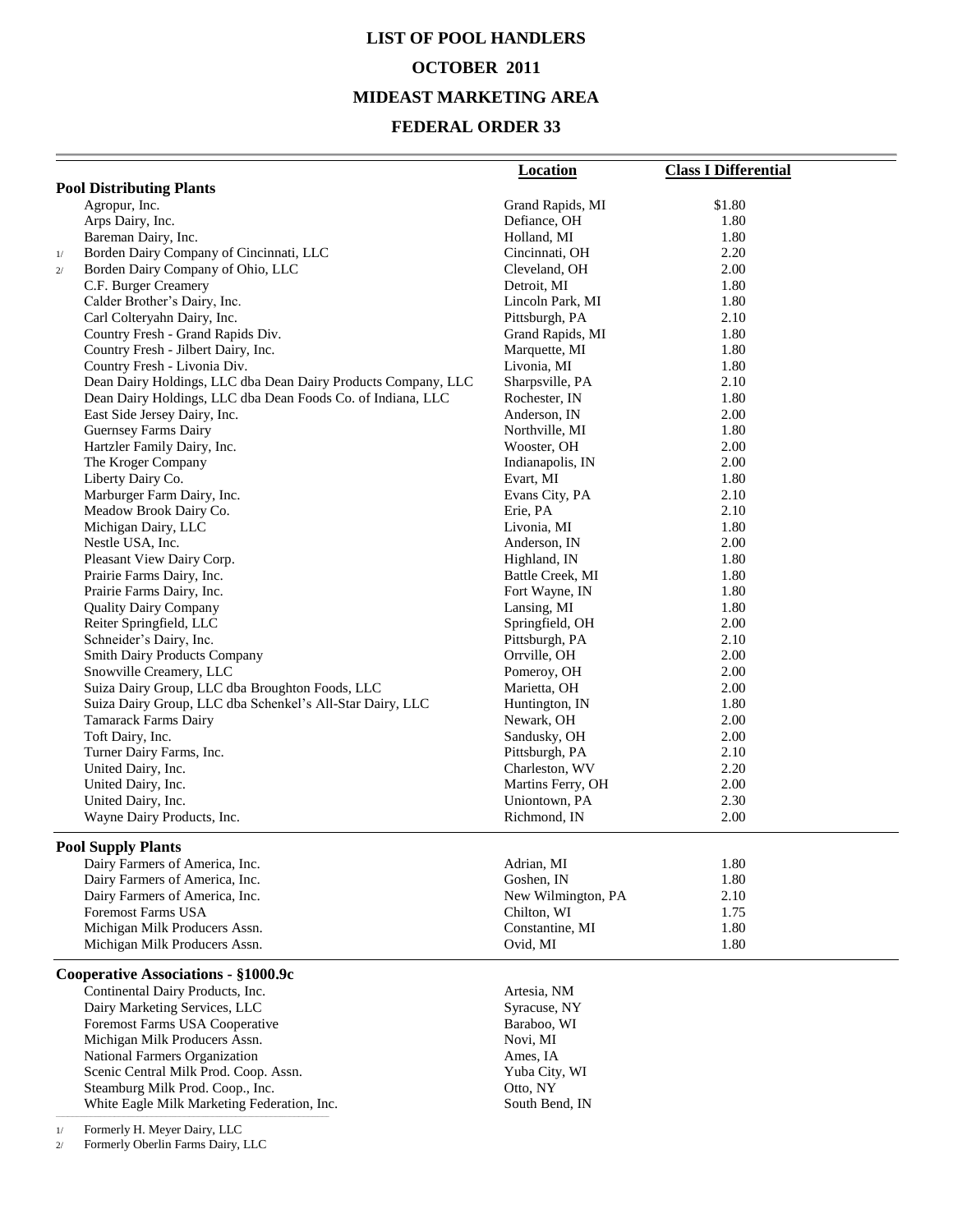# **LIST OF POOL HANDLERS NOVEMBER 2011 MIDEAST MARKETING AREA**

#### **FEDERAL ORDER 33**

|                                                                | <b>Location</b>             | <b>Class I Differential</b> |
|----------------------------------------------------------------|-----------------------------|-----------------------------|
| <b>Pool Distributing Plants</b>                                |                             |                             |
| Agropur, Inc.                                                  | Grand Rapids, MI            | \$1.80                      |
| Arps Dairy, Inc.                                               | Defiance, OH                | 1.80                        |
| Bareman Dairy, Inc.                                            | Holland, MI                 | 1.80                        |
| Borden Dairy Company of Cincinnati, LLC                        | Cincinnati, OH              | 2.20                        |
| Borden Dairy Company of Ohio, LLC                              | Cleveland, OH               | 2.00                        |
| C.F. Burger Creamery                                           | Detroit, MI                 | 1.80                        |
| Calder Brother's Dairy, Inc.                                   | Lincoln Park, MI            | 1.80                        |
| Carl Colteryahn Dairy, Inc.                                    | Pittsburgh, PA              | 2.10                        |
| Country Fresh - Grand Rapids Div.                              | Grand Rapids, MI            | 1.80                        |
| Country Fresh - Jilbert Dairy, Inc.                            | Marquette, MI               | 1.80                        |
| Country Fresh - Livonia Div.                                   | Livonia, MI                 | 1.80                        |
| Dean Dairy Holdings, LLC dba Dean Dairy Products Company, LLC  | Sharpsville, PA             | 2.10                        |
| Dean Dairy Holdings, LLC dba Dean Foods Co. of Indiana, LLC    | Rochester, IN               | 1.80                        |
| East Side Jersey Dairy, Inc.                                   | Anderson, IN                | 2.00                        |
| Guernsey Farms Dairy                                           | Northville, MI              | 1.80                        |
| Hartzler Family Dairy, Inc.                                    | Wooster, OH                 | 2.00                        |
| The Kroger Company                                             | Indianapolis, IN            | 2.00                        |
| Liberty Dairy Co.                                              | Evart, MI                   | 1.80                        |
| Marburger Farm Dairy, Inc.                                     | Evans City, PA              | 2.10                        |
| Meadow Brook Dairy Co.                                         | Erie, PA                    | 2.10                        |
| Michigan Dairy, LLC                                            | Livonia, MI                 | 1.80                        |
| Nestle USA, Inc.                                               | Anderson, IN                | 2.00                        |
| Pleasant View Dairy Corp.                                      | Highland, IN                | 1.80                        |
| Prairie Farms Dairy, Inc.                                      | Battle Creek, MI            | 1.80                        |
| Prairie Farms Dairy, Inc.                                      | Fort Wayne, IN              | 1.80                        |
| <b>Quality Dairy Company</b>                                   | Lansing, MI                 | 1.80                        |
| Reiter Springfield, LLC                                        | Springfield, OH             | 2.00<br>2.10                |
| Schneider's Dairy, Inc.                                        | Pittsburgh, PA              |                             |
| <b>Smith Dairy Products Company</b><br>Snowville Creamery, LLC | Orrville, OH                | 2.00<br>2.00                |
| Suiza Dairy Group, LLC dba Broughton Foods, LLC                | Pomeroy, OH<br>Marietta, OH | 2.00                        |
| Suiza Dairy Group, LLC dba Schenkel's All-Star Dairy, LLC      | Huntington, IN              | 1.80                        |
| Tamarack Farms Dairy                                           | Newark, OH                  | 2.00                        |
| Toft Dairy, Inc.                                               | Sandusky, OH                | 2.00                        |
| Turner Dairy Farms, Inc.                                       | Pittsburgh, PA              | 2.10                        |
| United Dairy, Inc.                                             | Charleston, WV              | 2.20                        |
| United Dairy, Inc.                                             | Martins Ferry, OH           | 2.00                        |
| United Dairy, Inc.                                             | Uniontown, PA               | 2.30                        |
| Wayne Dairy Products, Inc.                                     | Richmond, IN                | 2.00                        |
|                                                                |                             |                             |
| <b>Pool Supply Plants</b>                                      |                             |                             |
| Dairy Farmers of America, Inc.                                 | Adrian, MI                  | 1.80                        |
| Dairy Farmers of America, Inc.                                 | New Wilmington, PA          | 2.10                        |
| <b>Foremost Farms USA</b>                                      | Chilton, WI                 | 1.75                        |
| Michigan Milk Producers Assn.                                  | Constantine, MI             | 1.80                        |
| Michigan Milk Producers Assn.                                  | Ovid, MI                    | 1.80                        |
| Cooperative Associations - §1000.9c                            |                             |                             |
| Continental Dairy Products, Inc.                               | Artesia, NM                 |                             |
| Dairy Marketing Services, LLC                                  | Syracuse, NY                |                             |
| Foremost Farms USA Cooperative                                 | Baraboo, WI                 |                             |
| Michigan Milk Producers Assn.                                  | Novi, MI                    |                             |
| National Farmers Organization                                  | Ames, IA                    |                             |
| Organic Valley / CROPP Cooperative                             | LaFarge WI                  |                             |
| Scenic Central Milk Prod. Coop. Assn.                          | Yuba City, WI               |                             |
| Steamburg Milk Prod. Coop., Inc.                               | Otto, NY                    |                             |
| White Eagle Milk Marketing Federation, Inc.                    | South Bend, IN              |                             |
|                                                                |                             |                             |